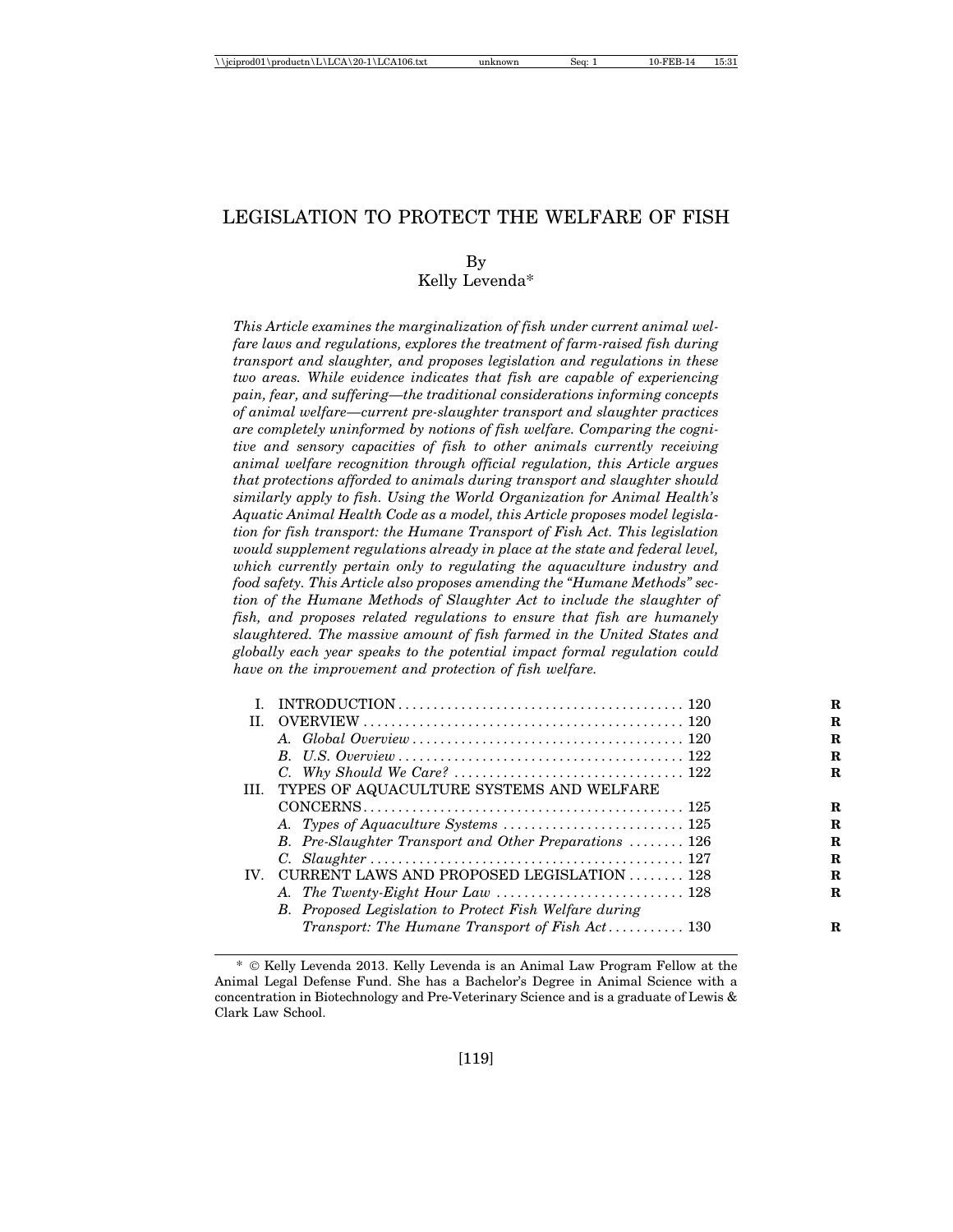|     | 6. Loading, Transporting, and Unloading the Fish  133                                                          |
|-----|----------------------------------------------------------------------------------------------------------------|
|     |                                                                                                                |
|     | D. Proposed Legislation and Regulations to Protect Fish                                                        |
|     |                                                                                                                |
|     | 1. Amendment to the "Humane Methods" Section of the                                                            |
|     |                                                                                                                |
|     | 2. Regulations on Humane Slaughter Methods  137                                                                |
|     |                                                                                                                |
|     | b.<br>$Spiking \ldots \ldots \ldots \ldots \ldots \ldots \ldots \ldots \ldots \ldots \ldots \ldots \ldots 138$ |
|     | $c_{\cdot}$                                                                                                    |
|     |                                                                                                                |
|     | 3. Regulation on Equipment and Personnel  139                                                                  |
|     | 4. Regulation on Inhumane Slaughter Methods  139                                                               |
|     | 5. Regulation on Stunning $\ldots \ldots \ldots \ldots \ldots \ldots \ldots \ldots \ldots 139$                 |
|     | 6. Regulation on Holding Facilities  140                                                                       |
|     | 7. Regulation on Handling  140                                                                                 |
| V.  |                                                                                                                |
| VI. |                                                                                                                |

### I. INTRODUCTION

Within the growing field of animal law, fish are marginalized, especially with regard to protections for animals slaughtered for human consumption. Although fish are subjected to inhumane slaughter, poor living conditions, and cruelty like many land animals, their welfare is not a topic often discussed. Without protections or discussion in the legal community about fish welfare, they will continue to suffer greatly. This Article seeks to provide an overview of the treatment of farm-raised fish, noting welfare concerns, and suggesting legislation to improve fish welfare. The focus will be on two stages in the lives of fish: treatment during transport and slaughter.

#### II. OVERVIEW

#### *A. Global Overview*

Official statistics on the amount of fish caught each year are not available.1 The Food and Agriculture Organization (FAO) of the United Nations gives statistics of farmed and wild-caught fish in tonnages, but does not give the mean weights of fish caught, making it difficult to calculate the total annual yield.2 A 2010 Fish Count Report

<sup>1</sup> Alison Mood, fishcount.org.uk, *Worse Things Happen at Sea: The Welfare of Wild-Caught Fish* 70 (2010) (available at http://www.fishcount.org.uk/published/standard/ fishcountfullrptSR.pdf [http://perma.cc/0AgLVKUXWi6] (accessed Nov. 16, 2013)).

<sup>2</sup> *Id.*; *see* Food & Agric. Org. of the U.N., Fisheries & Aquaculture Dept., *Fishery Statistical Collections, Global Production: Structure*, http://www.fao.org/fishery/statis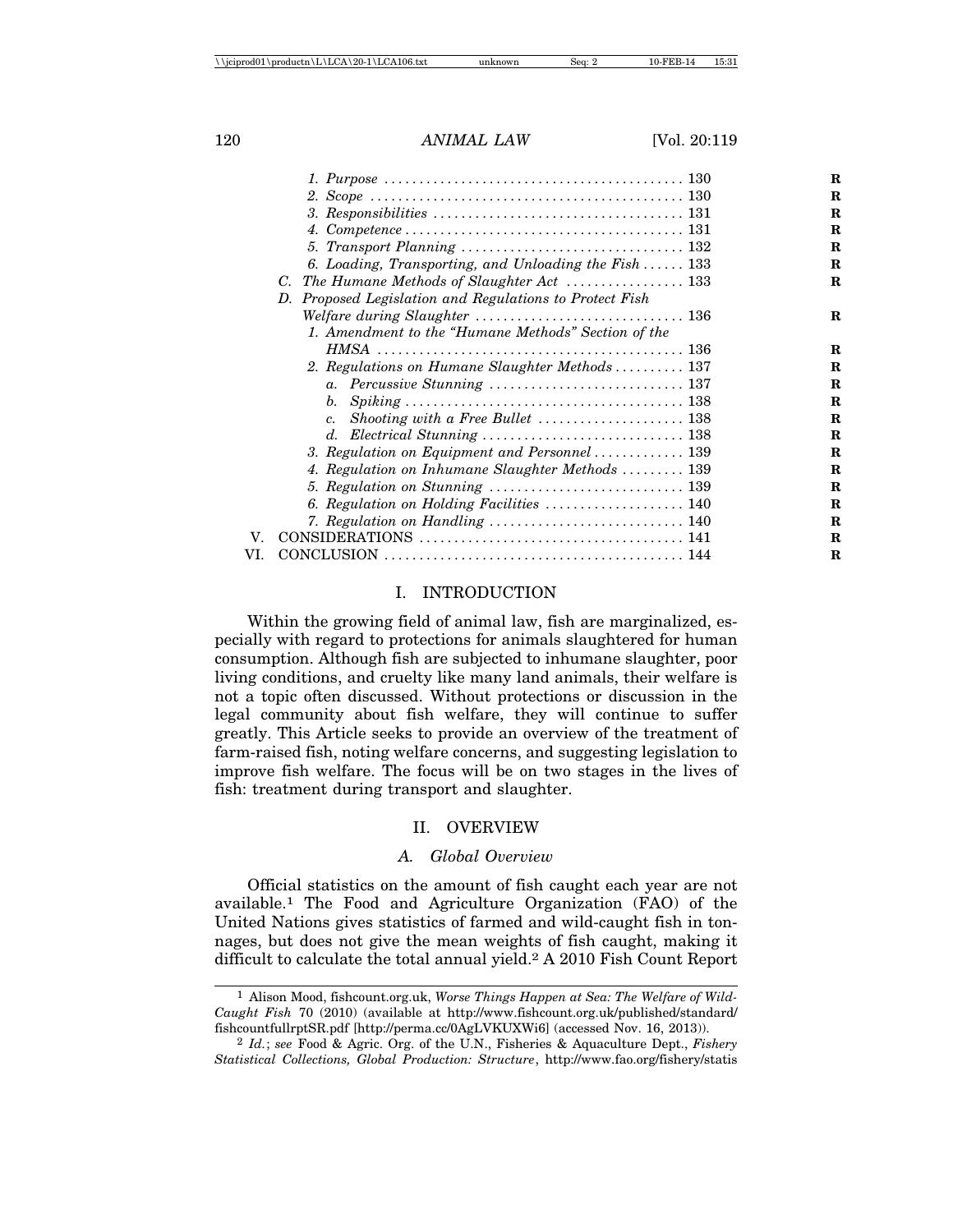calculated the number of fish caught globally each year to be between 0.97 and 2.7 trillion.3 This number includes shellfish, which are not discussed in this Article.4 The majority of fish caught are Peruvian anchovy, skipjack tuna, Atlantic herring, Alaska pollock, and chub mackerel, meaning that a large portion of the total number of fish caught are finfish.5 This estimate does not include the number of fish raised in farms, caught illegally, or caught as bycatch and discarded.6 It also does not include fish that escape from nets and die, fish caught accidentally by lost gears, fish caught for use as bait or feed, or any other unreported capture.7 The estimated number of farm-raised fish killed globally each year is between 10 billion and 100 billion.8 Overall, the total number of wild-caught fish and farm-raised fish is in the order of a trillion.9 Because of the sheer staggering number of fish caught or farm raised each year, their suffering is a major animal welfare concern.10

The uses for fish and fish products are wide ranging. Most fishery production—which includes farm-raised and wild-caught fish—is used for human consumption.11 About half of this is in the form of live and fresh fish.12 Some of the remaining fish are used in products such as fish oil, protein supplements, or gelatin.13 The byproducts are used for non-food products, such as fishmeal.14 These products are used in pet food or feed for farmed fish or other livestock.15

This Article will focus on farm-raised fish: fish farming, also known as aquaculture, is one of the fastest growing sectors of animalbased food products.16 Over the next decade, aquaculture output is expected to rise by 33%, whereas wild-caught fishery capture is only ex-

3 Mood, *supra* n. 1, at 72.

4 This Article will only speak to finfish (fish with fins).

5 Food & Agric. Org. of the U.N., Fisheries & Aquaculture Dept., *Overview: Major Trends and Issues* xvi (available at ftp://ftp.fao.org/FI/STAT/summary/YB\_Overview.pdf (accessed Nov. 16, 2013)) [hereinafter FAO, *Overview*].

6 Mood, *supra* n. 1, at 71.

8 *Id.* at 11.

9 *Id.* at 72.

10 *Id.*

11 FAO, *Overview*, *supra* n. 5, at xvii.

12 *Id.*

13 Natl. Oceanic & Atmospheric Administration, *Feeds for Aquaculture*, http://www .nmfs.noaa.gov/aquaculture/faqs/faq\_feeds.html [http://perma.cc/05NHnnB2tXv] (accessed Nov. 16, 2013); U.S. Dept. of Agric., Agric. Research Serv., *Finding New Uses for Fish Byproducts*, 55 Agric. Research Mag. 18, 18–19 (Apr. 2007) (available at http:// www.ars.usda.gov/is/ar/archive/apr07/fish0407.pdf [http://perma.cc/0CdQedttFN1] (accessed Nov. 16, 2013)) [hereinafter NOAA, *Feeds for Aquaculture*].

14 FAO, *Overview*, *supra* n. 5, at xvii.

15 NOAA, *Feeds for Aquaculture*, *supra*, n. 13.

16 Food & Agric. Org. of the U.N, Fisheries & Aquaculture Dept., *The State of World Fisheries and Aquaculture 2012* iii (available at http://www.fao.org/docrep/016/i2727e/

tics/global-production/3/en [http://perma.cc/0Fahh5bRgPe] (accessed Nov. 16, 2013) (explaining that "[w]eight is measured in tonnes (generally in tonnes of live weight equivalent for aquatic animals, in wet weight for aquatic plants)").

<sup>7</sup> *Id.*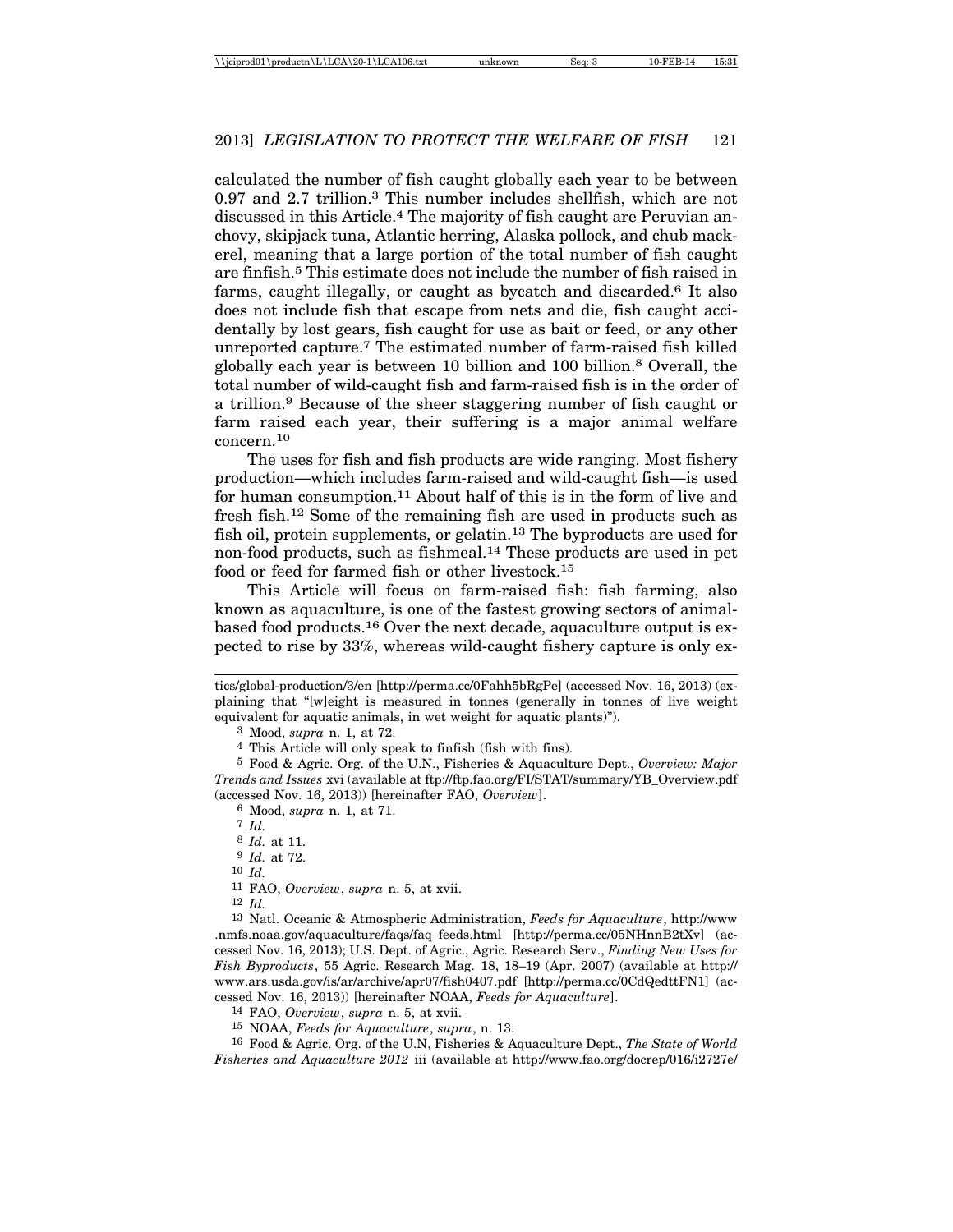pected to rise by 3%.17 By 2018, farmed fish are expected to exceed wild-caught fish for human consumption.<sup>18</sup> Although the welfare of wild-caught fish should not be discounted, the rapid growth of the aquaculture sector necessitates consideration of the welfare of farmraised fish.

# *B. U.S. Overview*

The most common species of fish farmed in the United States (U.S.) are catfish, trout, salmon, tilapia, and hybrid striped bass,19 all of which are used for human consumption. In a commercial sense, aquaculture production is of great importance to the U.S., comparable in value to 18% of the swine industry or 30% of the turkey industry.20 The U.S. aquaculture industry is similar to traditional livestock industries in that it has a system of producers, processors, wholesalers, and retailers.21 The primary states that have fish farms include Mississippi, Arkansas, Alabama, Louisiana, Georgia, Idaho, North Carolina, Maine, Washington, Maryland, Florida, South Carolina, Virginia, West Virginia, Texas, and California.22 The main state that harvests live fish is Alaska.23

# *C. Why Should We Care?*

Welfare is a complex subject and is difficult to define.<sup>24</sup> However, there is extensive literature on this topic, and most considerations of an ideal state of welfare adopt one of the following four definitions:

(1) The animal is in good physical health with all its biological systems working properly;

(2) The animal is able to live a natural life and express the same behavior it would in the wild;

(3) The animal does not have negative experiences such as pain, fear, and hunger, and has positive experiences, like social companionship; or

i2727e.pdf [http://perma.cc/0wity7m5KPo] (accessed Nov. 16, 2013)) [hereinafter FAO, *World Fisheries*].

<sup>17</sup> *Id.* at 188.

<sup>18</sup> *Id.* at 191.

<sup>19</sup> U.S. Dept. of Agric./Animal & Plant Health Inspection Serv. (USDA/APHIS), *Overview of Aquaculture in the United States* 1 (Oct. 1995) (available at http://www .aphis.usda.gov/animal\_health/nahms/aquaculture/downloads/AquacultureOverview95 .pdf [http://perma.cc/0BqFTTt4zRB] (accessed Nov. 16, 2013)) [hereinafter USDA/ APHIS, *Overview of Aquaculture*].

<sup>20</sup> *Id.*

<sup>21</sup> *Id.*

<sup>22</sup> *Id.* at 2, 4, 6, 10.

<sup>23</sup> *Id.* at 7.

<sup>24</sup> Felicity A. Huntingford & Sunil Kadri, *Welfare and Fish*, in *Fish Welfare* 19, 19 (Edward J. Branson ed., Blackwell Publg. 2008).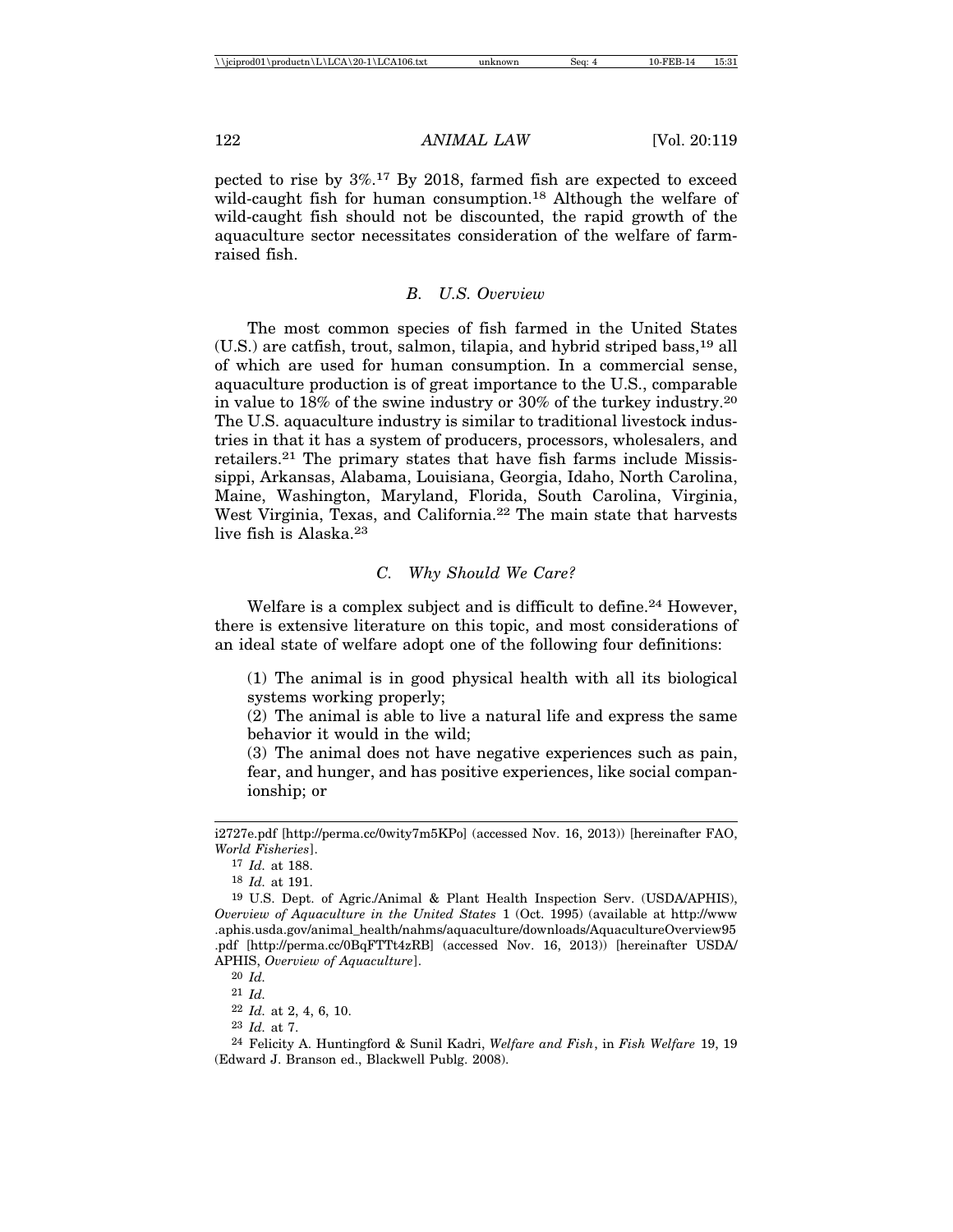(4) The animal is free from hunger and thirst, undue environmental challenge, disease and injury, behavioral restriction, and mental suffering.25

These welfare definitions help scientists determine how fish welfare can be measured and if fish are in a good state of welfare.26 Physical health is measured by the physical condition of the animal, such as growth rate and presence or absence of disease or injuries.27 The health of a fish's biological systems is shown through measurements relating to its nutrition, metabolic state, hormones, brain biochemistry, immune system, and reproductive system.28 To determine the natural behavior of fish, a behavioral study called a "choice test" is used to allow animals to express their natural preferences.29 Many researchers use a combination of physical health and behavioral experiences to determine overall welfare.30

The concept of animal welfare is traditionally applied to animal species that have the ability to feel pain, fear, and suffering.<sup>31</sup> Therefore, in order to apply the concept of animal welfare to fish, we must first accept that fish feel pain and have the ability to experience fear and suffering. Recent physiological and behavioral studies show that fish do have the capacity to perceive pain.32 Additionally, there is significant evidence that the welfare of fish is harmed when they are in fearful or painful situations.33 As a result, the pain and suffering of fish must be considered because aquaculture practices include potentially painful and fearful situations, such as slaughter.<sup>34</sup>

Studying fish welfare can be a difficult task because fish do not emit the signals that are often used to study pain, such as facial movements and vocalizations.35 Some scientists believe that fish cannot suffer because fish brains lack the neocortex.36 In humans, this part of

26 Huntingford & Kadri, *supra* n. 24, at 19.

30 *Id.* at 25.

34 *Id.* at 49.

<sup>25</sup> *Id.* at 20–21. The fourth definition is also known as the five freedoms. Farm Animal Welfare Council, *Five Freedoms*, http://www.fawc.org.uk/freedoms.htm [http:// perma.cc/0nPnZKJQBdP] (updated Apr. 16, 2009) (accessed Nov. 16, 2013).

<sup>27</sup> *Id.* at 24.

<sup>28</sup> *Id.*

<sup>29</sup> *Id.*

<sup>31</sup> Paul J. Ashley & Lynne U. Sneddon, *Pain and Fear in Fish*, in *Fish Welfare* 49, 49 (Edward J. Branson ed., Blackwell Publg. 2008).

<sup>32</sup> *Id.*; *see generally id.* at 53–68 (discussing the results of various studies evidencing that fish have the capacity to feel pain).

<sup>33</sup> *See id.* at 68 (discussing the results of various studies suggesting that "[fish] wellbeing is adversely affected by potentially painful and fearful situations").

<sup>35</sup> Huntingford & Kadri, *supra* n. 24, at 21.

<sup>36</sup> *Id.* at 22; *see e.g.* James D. Rose, *The Neurobehavioral Nature of Fishes and the Question of Awareness and Pain*, 10 Revs. in Fisheries Sci. 1, 29 (2002) (available at http://www.nal.usda.gov/awic/pubs/Fishwelfare/Rose.pdf [http://perma.cc/0vty8a58f1o] (accessed Nov. 16, 2013)) ("The fundamental neural requirements for pain and suffering are now known. Fishes lack the most important of these required neural structures, and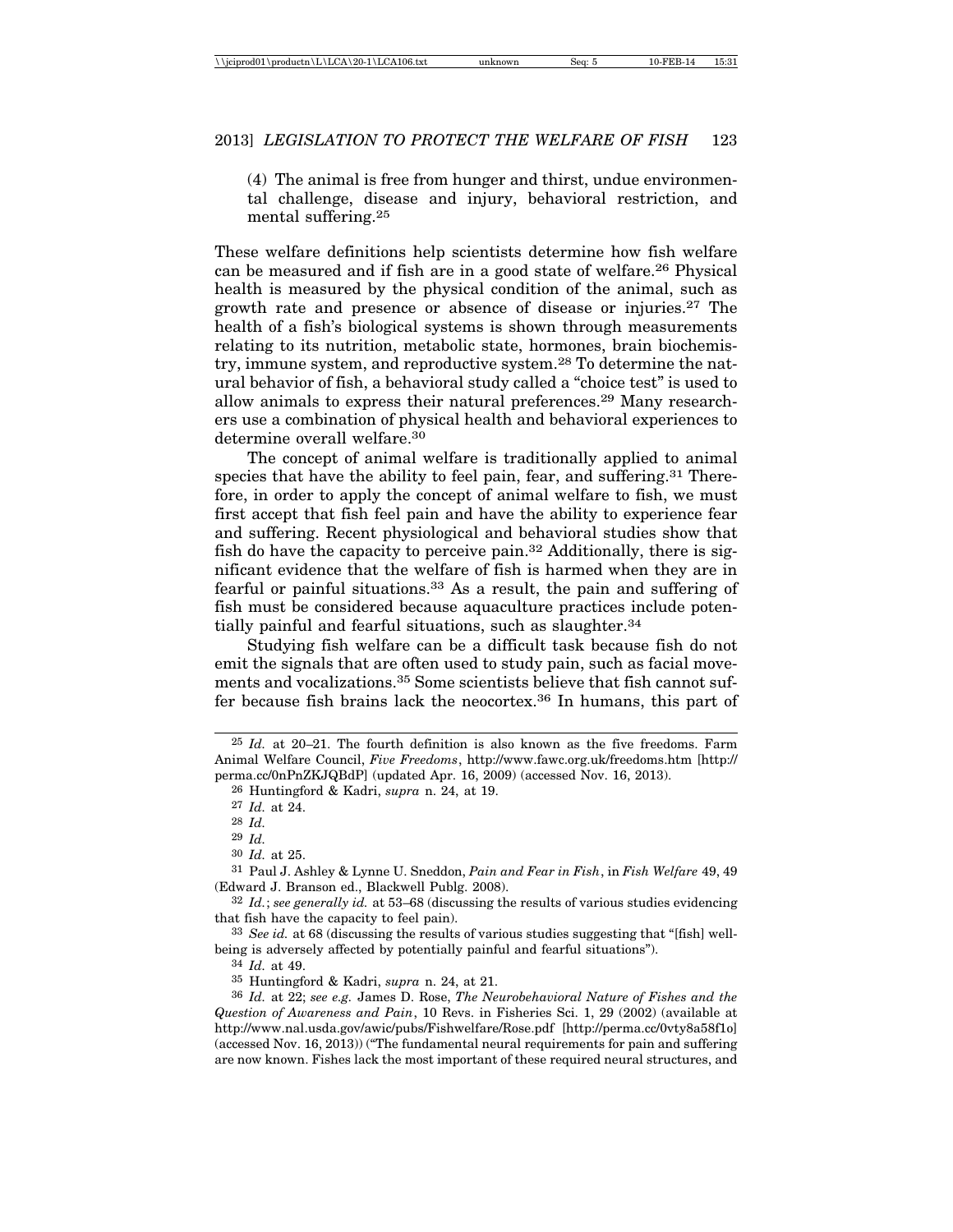the brain controls the conscious perception of pain.37 Therefore, those who consider the neocortex to be essential in pain perception argue that fish cannot be conscious of their pain because their brains lack this key part.38 But magnetic resonance imaging (MRI) studies, which allow scientists to observe areas of brain activity, show that when a human is in pain, areas besides the neocortex are also working.<sup>39</sup> These other areas are present in fish brains,  $40$  so it is possible that a different part of the fish brain controls pain perception.<sup>41</sup>

Moreover, fish are vertebrates, like birds and mammals; therefore, their physiological and behavioral responses to pain and fear are similar.42 Pain and fear are survival tools. Pain allows an animal to detect a potentially harmful stimulus and avoid it,<sup>43</sup> and fear is a behavioral and physiological response to a perceived harmful stimulus and helps the animal evade a threat.<sup>44</sup> Studies show that fish respond physiologically to pain similarly to higher vertebrates, and alter their behavior in response to noxious stimuli.45 Measuring this response is one of the best methods used to assess pain in animals.46 In a study investigating pain in rainbow trout, fish were injected in the lip with acetic acid and bee venom.47 The fish appeared to show they were in pain by exhibiting behavioral changes, such as an enhanced respiration rate, not feeding, rubbing their lips on the aquarium glass, and rocking from side to side.48 Increased respiration rate is a common sign of pain in higher vertebrates as well.49

Additionally, fish are capable of learning and remembering complex information, which suggests they are capable of suffering.50 Studies have shown that fish have the capacity to learn to recognize specific individuals or groups of individuals; to tell the difference between the competitive abilities of separate schools of fish and use this information to determine which school to join; and to remember the aggressive interactions between neighbors and use this information when deciding whether to fight.<sup>51</sup> Other studies have shown that fish can learn by

39 Braithwaite, *supra* n. 38, at 12.

- 41 Huntingford & Kadri, *supra* n. 24, at 22.
- 42 *Id.* at 21.
- 43 *Id.*
- 44 Ashley & Sneddon, *supra* n. 31, at 50.

45 *Id.*; Victoria A. Braithwaite & Philip Boulcott, *Can Fish Suffer?*, in *Fish Welfare* 78, 88 (Edward J. Branson ed., Blackwell Publg. 2008).

46 Ashley & Sneddon, *supra* n. 31, at 60.

- 48 *Id.*
- 49 *Id.*
- 50 Braithwaite & Boulcott, *supra* n. 45, at 88.
- 51 *Id.* at 86.

they have no alternative neural systems for producing the pain experience. Therefore, the reactions of fishes to noxious stimuli are nociceptive and without conscious awareness of pain.").

<sup>37</sup> Rose, *supra* n. 36, at 27.

<sup>38</sup> *Id.* at 29; Victoria Braithwaite, *Do Fish Feel Pain?* 12 (Oxford U. Press 2010).

<sup>40</sup> *Id.*

<sup>47</sup> *Id.*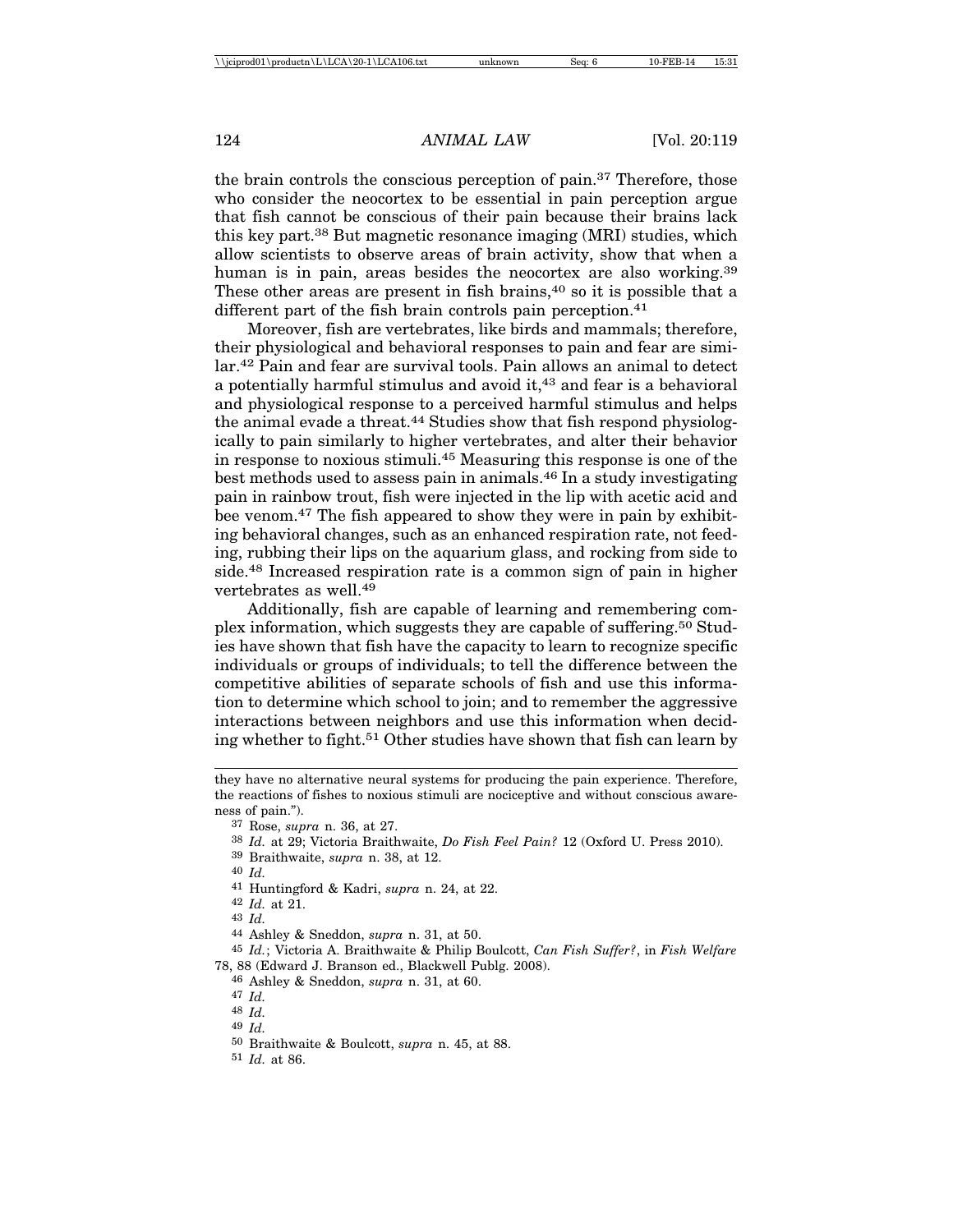watching others.<sup>52</sup> Fish can also learn the most efficient route from point A to point B, and move around their environment in a manner that minimizes predator interaction.53 These studies illustrate the complex cognitive processes of fish, thereby refuting the hypothesis that fish lack the cognitive ability to be conscious of pain.54

In 2004, the United Kingdom (U.K.) Fish Veterinary Society (FVS) organized a meeting in Edinburgh, Scotland to discuss current studies relating to fish welfare.<sup>55</sup> Representatives from a wide range of groups were present at the meeting, including FVS members, fish farmers, government representatives, and members of special interest groups.56 At the meeting, attendees presented and discussed the physiological and behavioral studies of fish referred to in this Article. At the end of the meeting, it was determined that sufficient evidence exists to indicate that fish have the ability to suffer.57 The consequence of this conclusion is that moral consideration must be given to the suffering of fish, and they must be afforded protection.58

# III. TYPES OF AQUACULTURE SYSTEMS AND WELFARE CONCERNS

# *A. Types of Aquaculture Systems*

There are four main types of aquatic production systems: artificial pond, open water, raceway, and water recirculating.59 The most common system is the artificial pond system.<sup>60</sup> These systems are the source of most farm-raised catfish, tilapia, bass, and baitfish.<sup>61</sup> Open water aquaculture systems enclose fish in a cage or basket in an existing body of water, such as in a lake, pond, or ocean.<sup>62</sup> Common species raised in open water aquaculture are salmon, flounder, and cobia.63 In a raceway aquaculture system, water is continuously passed through the system.64 This system has a higher production rate than pond or open water systems because the continual exchange of

59 LaDon Swann, *A Basic Overview of Aquaculture* 6 (Aug. 1992) (available at http:// www.ncrac.org/NR/rdonlyres/677E72D0-E0F1-43E8-A4D7-D90CBB4DDDF7/0/tb102 .pdf [http://perma.cc/0FGYgoGsk4K] (accessed Nov. 16, 2013)).

60 *Id.* at 7.

61 Natl. Aquaculture Assn., *About U.S. Aquaculture*, http://thenaa.net/faqs/about-usaquaculture [http://perma.cc/0fxwBcvXXQh] (accessed Nov. 16, 2013).

62 Swann, *supra* n. 59, at 7.

64 *Id.*

<sup>52</sup> *Id.*

<sup>53</sup> *Id.* at 87.

<sup>54</sup> *Id.* at 86.

<sup>55</sup> Edward J. Branson & Peter J. Southgate, *Introduction*, in *Fish Welfare* 1, 1 (Edward J. Branson ed., Blackwell Publg. 2008).

<sup>56</sup> *Id.*

<sup>57</sup> *Id.*

<sup>58</sup> *Id.* at 1–2.

<sup>63</sup> Natl. Aquaculture Assn., *About U.S. Aquaculture*, *supra* n. 61.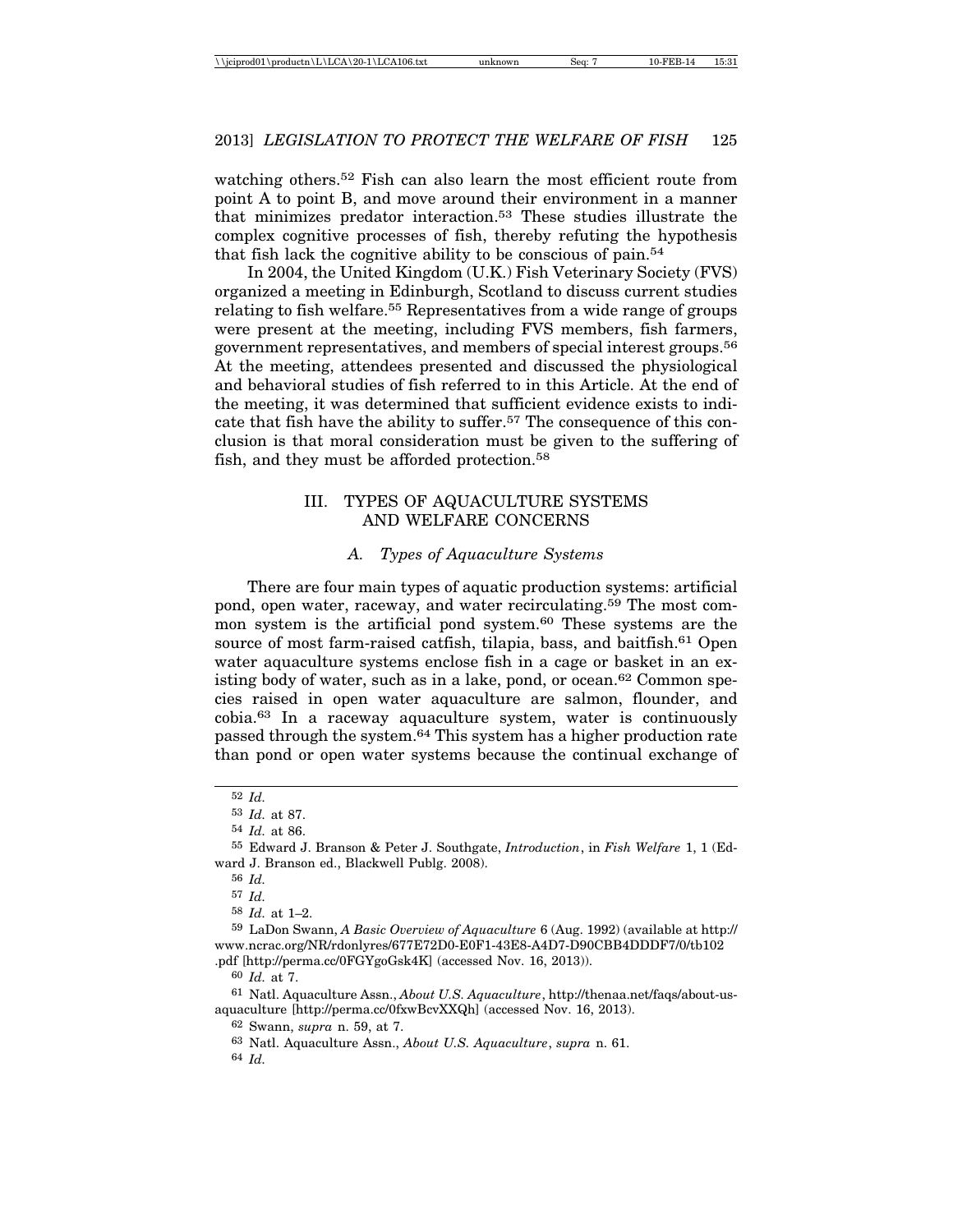fresh water removes wastes.65 Trout are most commonly raised in raceway systems.66

There are a number of problems inherent in aquaculture that can affect the welfare and stress levels of farm-raised fish. For example, aggressive behavior is a common problem,<sup>67</sup> which can lead to injuries to fins, eyes, and opercula (the bony flap that covers the gills).68 In addition, farmers often tag fish by clipping their fins, which may be stressful and painful.<sup>69</sup> Fish raised in aquaculture also experience disease;70 however, the only vaccine available is for a common trout disease.71 Other factors that may affect the welfare of farm-raised fish include the feeding schedule, stocking density, water quality, and water temperature.72

# *B. Pre-Slaughter Transport and Other Preparations*

Farm-raised fish endure pre-slaughter withdrawal of food, crowding, and removal from water.<sup>73</sup> The period of starvation may last from a few days to a month.74 Unfortunately, there are no published studies to determine the effect of the starvation period on fish welfare.75 Fish are crowded together in order to facilitate their removal from the tank, pond, or cage before slaughter,76 which is stressful to fish because they are chased into a smaller area using nets or barriers, and water quality deteriorates quickly.77 Fish are then removed from water to be killed on-site or to be transported to a slaughter station.<sup>78</sup> Removal from water is also a stressful experience for fish and injuries can occur when fish are crowded together in the net.<sup>79</sup>

Fish are mainly transported to slaughter using well boats.<sup>80</sup> These boats hold large volumes of fish, which due to overcrowding, leads to poor water quality.81 The time of transport varies, from less than an hour to almost thirty hours.<sup>82</sup> Research has not been done on the welfare of fish being transported on well boats, but entire shipments of

- 81 *Id.*
- 82 *Id.*

<sup>65</sup> Swann, *supra* n. 59, at 8.

<sup>66</sup> Natl. Aquaculture Assn., *About U.S. Aquaculture*, *supra* n. 61.

<sup>67</sup> Ashley & Sneddon, *supra* n. 31, at 68.

<sup>68</sup> *Id.*

<sup>69</sup> *Id.*

<sup>70</sup> Nick Read, *Fish Farmer's Perspective of Welfare*, in *Fish Welfare* 101, 103 (Edward J. Branson ed., Blackwell Publg. 2008).

<sup>71</sup> *Id.*

<sup>72</sup> *Id.* at 104.

<sup>73</sup> David H. F. Robb, *Welfare of Fish at Harvest*, in *Fish Welfare* 217, 219, 221, 226 (Edward J. Branson ed., Blackwell Publg. 2008).

<sup>74</sup> *Id.* at 219.

<sup>75</sup> *Id.* at 220.

<sup>76</sup> *Id.* at 221.

<sup>77</sup> *Id.* at 221, 223.

<sup>78</sup> *Id.* at 228.

<sup>79</sup> Robb, *supra* n. 73, at 226.

<sup>80</sup> *Id.* at 228.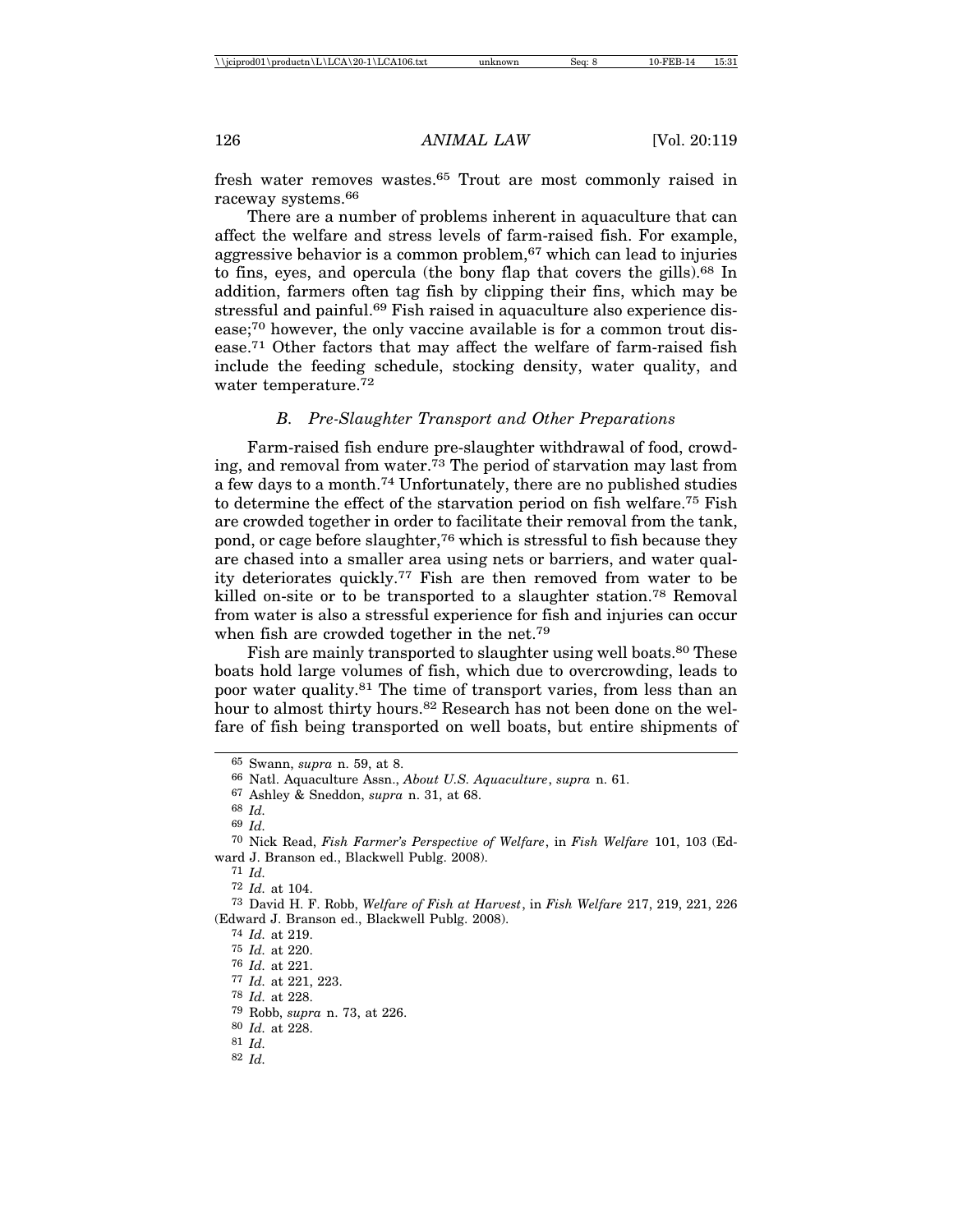fish have died when being transported this way.83 Fish are loaded off the well boat through a pump, and are either sent directly to the slaughter station or put in a holding cage, where they will again be crowded and removed.84

#### *C. Slaughter*

Animal welfare was not of concern during the development of slaughter methods for fish. Instead, the methods used to slaughter fish were developed to achieve a uniform product, efficiency, and processor safety.85 Common slaughter methods include carbon dioxide narcosis, live chilling, asphyxiation (suffocation) in air, live gutting, percussive stunning, and electrical stunning.<sup>86</sup> The method of carbon dioxide narcosis is the method routinely used in commercial slaughter,87 which consists of placing fish in water with high levels of dissolved carbon dioxide.88 Studies on this method show that fish have an immediate and strong aversive reaction to entering the carbon dioxide solution.89 The fish are left in the water until they stop moving, then they are taken out of the water, sliced, and bled out.90 However, they do not immediately lose consciousness via this method, but are merely rendered immobile.<sup>91</sup> And because they are slaughtered as soon as they stop moving, most are killed when fully conscious.92

Another popular method for slaughtering farmed fish is through the use of live chilling.93 With this method, fish are placed in cold water or ice.<sup>94</sup> This lowers their muscle activity and puts them in an almost paralyzed state.95 Fish show violent escape behavior when this method is used.96 Depending on the temperature, fish lose consciousness within 2.6 to 9.6 minutes.97 However, some fish are only put in chilled (not ice) water before slaughter, which reduces their activity so they are handled more easily.98 Because chilled water does not cause the fish to lose consciousness, most are fully conscious when slaughtered by this method as well.99

 *Id.* at 229. *Id.* at 230. Ashley & Sneddon, *supra* n. 31, at 67. Mood, *supra* n. 1, at 66; Robb, *supra* n. 73, at 231, 233, 235, 237. Robb, *supra* n. 73, at 231. 88 *Id. Id.* at 232. 90 *Id.* 91 *Id.* 92 *Id.* Robb, *supra* n. 73, at 233. 94 *Id.* 95 *Id.* Mood, *supra* n. 1, at 67. Robb, *supra* n. 73, at 233. *Id.* at 234; Mood*, supra* n. 1, at 66–67. Robb, *supra* n. 73, at 234.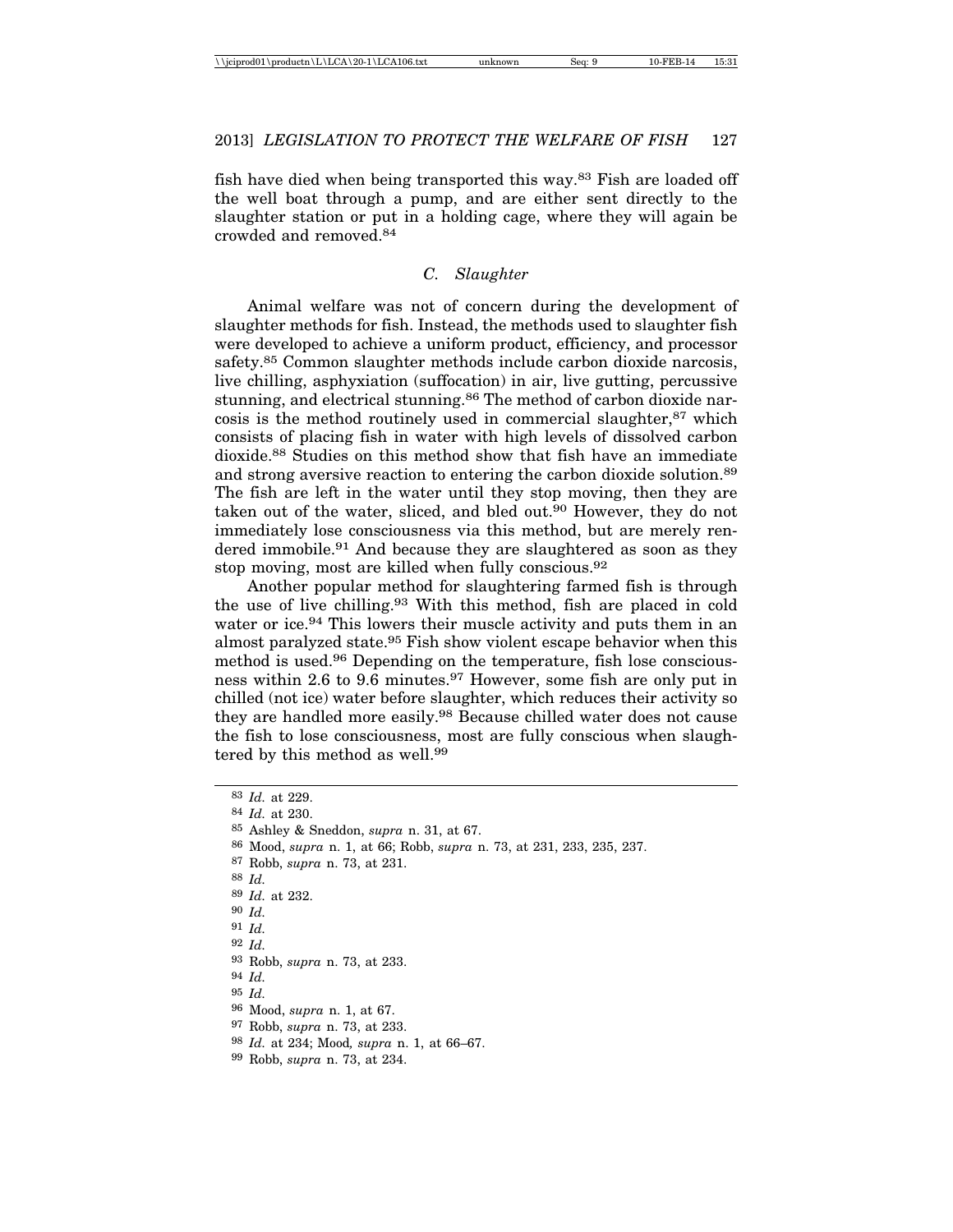Other slaughter methods used are asphyxiation in air and gutting alive without stunning.100 Fish have a strong aversive reaction and are acutely stressed when they are removed from water.101 A considerable amount of time elapses before death when using these two methods: with live gutting, a fish will die within 25 to 65 minutes; and with asphyxiation in air, a fish will die within 55 to 250 minutes.102 Percussive and electrical stunning may be humane methods if done correctly, and they are discussed in more detail in Part IV(D)(2).

### IV. CURRENT LAWS AND PROPOSED LEGISLATION

There are no federal or state laws that specifically pertain to fish welfare. While there are federal and state laws that regulate the aquaculture industry, these relate to certificates for export, conducting research, providing technical information, and assistance for building ponds and financing through farm loans.103 Some regulations do touch on animal health, and cover control of algae, bacterial slime, or other pests, tolerances for pesticide residues, and drugs to treat or prevent parasites or diseases.104 There is also a seafood safety program operated by the U.S. Food and Drug Administration (FDA) under the Federal Food, Drug, and Cosmetic Act, the Public Health Service Act, and other related regulations, which pertains to the safety of fish and fish products.105 However, there is no law that relates directly to fish welfare.

There are two main federal laws that relate to farmed animal welfare: the Twenty-Eight Hour Law106 and the Humane Methods of Slaughter Act  $(HMSA)$ , <sup>107</sup> regulating the transportation and slaughter of animals, respectively.

#### *A. The Twenty-Eight Hour Law*

The Twenty-Eight Hour Law regulates the transportation of livestock.108 The main purpose of the Law is to prevent cruelty to animals during transport,<sup>109</sup> and it states that animals may not be confined "in

<sup>100</sup> Mood*, supra* n. 1, at 66. These methods are very common in the slaughter of wildcaught fish, but that topic is outside the scope of this Article.

<sup>101</sup> *Id.*

<sup>102</sup> *Id.*

<sup>103</sup> USDA/APHIS, *Overview of Aquaculture*, *supra* n. 19, at 17, 20.

<sup>104</sup> *Id.* at 20.

<sup>105</sup> U.S. Food & Drug Administration, *Seafood Guidance Documents & Regulatory Information*, http://www.fda.gov/food/guidanceregulation/guidancedocumentsregulato ryinformation/seafood/ucm2006751.htm [http://perma.cc/0uWn2uduXs2] (accessed Nov. 16, 2013) [hereinafter FDA, *Seafood Guidance*].

<sup>106</sup> 49 U.S.C. § 80502 (2006).

<sup>107</sup> 7 U.S.C. §§ 1901–1907 (2006).

<sup>108</sup> 49 U.S.C. § 80502.

<sup>109</sup> Harry Goding & A. Joseph Raub, Bureau of Animal Indus., *The 28-Hour Law Regulating the Interstate Transportation of Livestock: Its Purpose, Requirements, and Enforcement*, 589 U.S. Dept. of Agric. Bull. 1, 2–3 (Jan. 5, 1918) (available at https://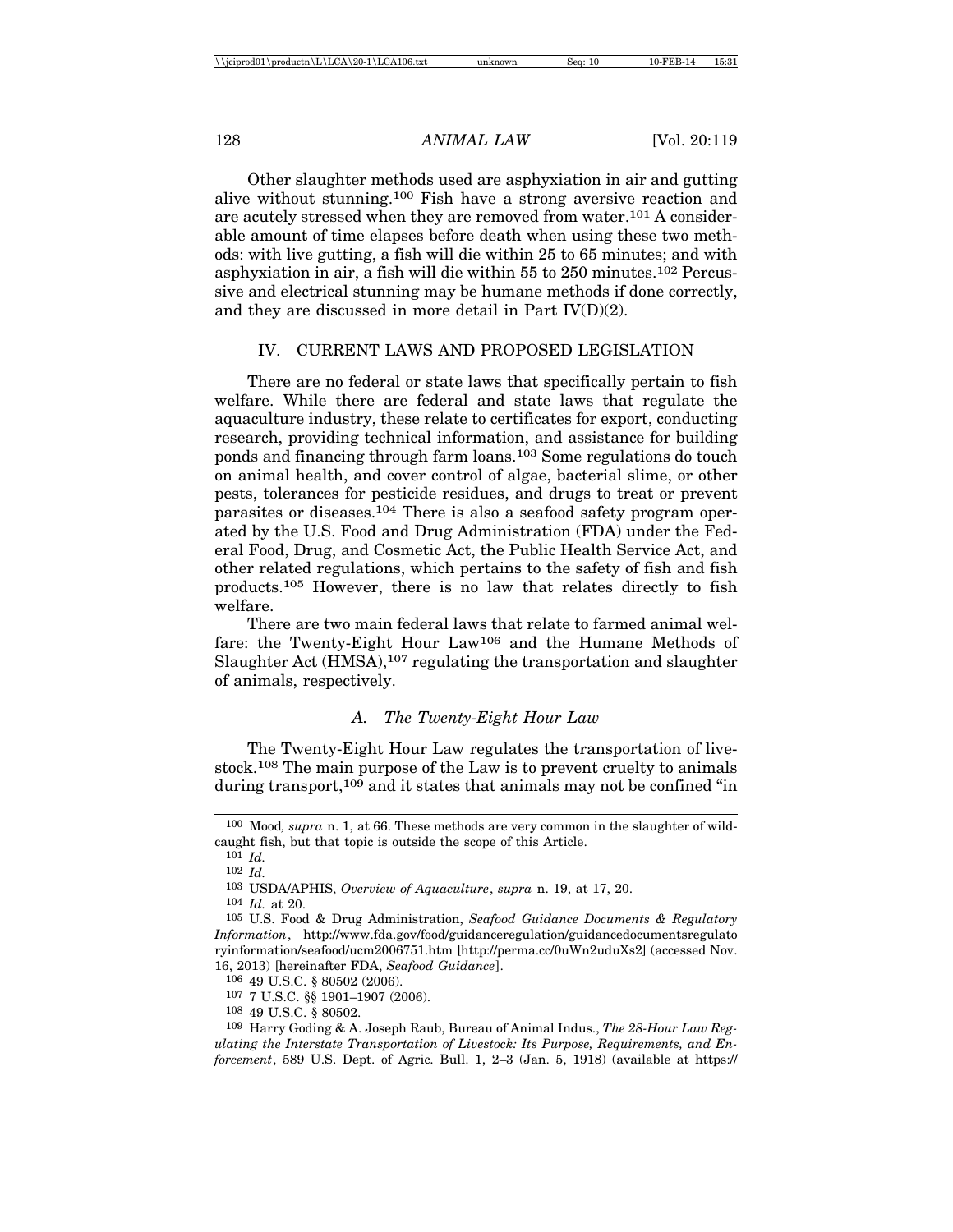a vehicle or vessel for more than [twenty-eight] consecutive hours without unloading the animals for feeding, water, and rest."<sup>110</sup> The Law applies to the transport of livestock by land or  $sea,^{111}$  and applies to those "transporting animals from a place in a State, the District of Columbia, or a territory or possession of the United States through or to a place in another State, the District of Columbia, or a territory or possession . . . ."112 Animals must be humanely unloaded into pens to be fed, given water, and allowed to rest.113 The Law also protects the health and condition of the animals so that the quality of the meat is not affected.114

The Twenty-Eight Hour Law assigns the responsibility of providing food, water, and rest to the owner or person having custody of the animals.115 If the owner fails to do so, the carrier, receiver, trustee, or lessee of the carrier, or the owner or master of a vessel transporting the animals is required to feed and hydrate the animals at the expense of the owner.116

Although "animal" is not defined in the Twenty-Eight Hour Law, the U.S. Department of Agriculture (USDA) has stated that the Law does not apply to poultry because it is not a species included in the statement of policy.117 The statement of policy mentions cattle, calves, horses, mules, sheep, goats, lambs, kids, and swine.<sup>118</sup> Therefore, it follows that the Twenty-Eight Hour Law does not apply to fish because, like poultry, fish are not a species expressly included in the statement of policy. However, because fish can feel pain and suffer, similar to the animals covered by the HMSA, they too should be afforded protection during transport.

The World Trade Organization recognizes the World Organization for Animal Health (OIE) as the body for setting animal health standards.119 The OIE drafts standards, distributes them to Member Countries for review and comment, revises the standards, and presents them for adoption.120 The OIE's main goals are to improve

117 Ltr. from W. Ron DeHaven, Administr., U.S. Dept. of Agric., Animal & Plant Health Inspection Serv., to Peter A. Brandt, Atty., Humane Socy. of the U.S., *Response to Petition for Rulemaking* 1 (Sept. 22, 2006) (copy on file with *Animal Law*).

118 *See* 9 C.F.R. § 89.1(a) (2013) (describing the amount of feed qualifying as "sustaining rations" for each of these species under specific circumstances during transit).

119 USDA/APHIS, *International Standard Setting Activities*, http://www.aphis.usda .gov/import\_export/animals/oie [http://perma.cc/0fZQV3dSBEQ] (accessed Nov. 16, 2013).

120 *Id.*

ia601704.us.archive.org/34/items/28hourlawregulat589godi/28hourlawregulat589godi .pdf [http://perma.cc/3XA9-5F85] (accessed Nov. 16, 2013)).

<sup>110</sup> 49 U.S.C. § 80502(a).

<sup>111</sup> *Id.*

<sup>112</sup> *Id.*

<sup>113</sup> *Id.* at § 80502(b).

<sup>114</sup> Goding & Raub, *supra* n. 109, at 3.

<sup>115</sup> 49 U.S.C. § 80502(b).

 $116$  *Id.* at § 80502(b)(1).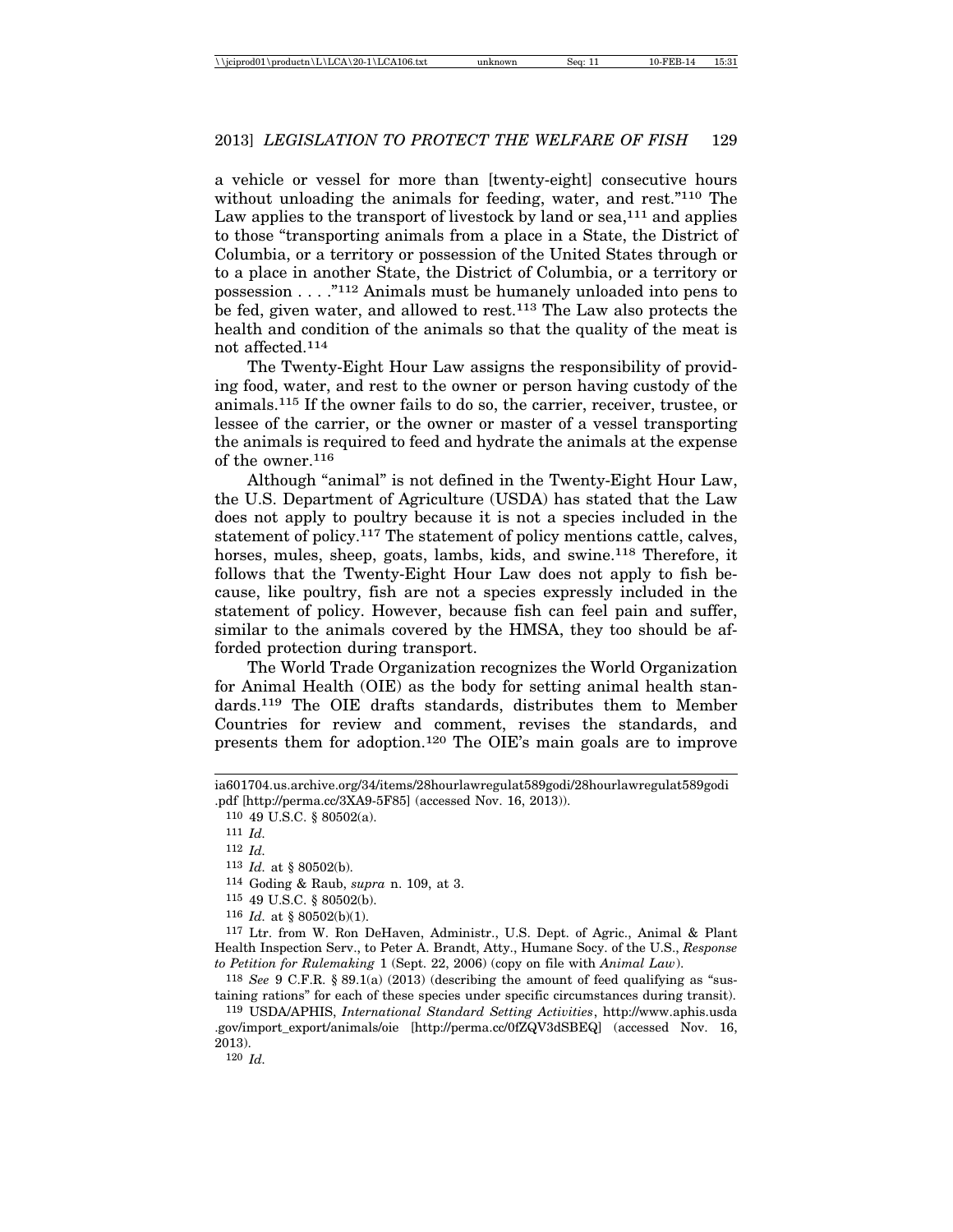animal health and welfare and prevent the spread of disease.121 The Southeast Poultry Research Laboratory collaborates with the OIE's Aquatic Animal Health Standards Commission (AAHSC) to set aquatic animal health standards, which are compiled in the Aquatic Animal Health Code.122 The AAHSC is concerned with aquatic animal health and welfare,<sup>123</sup> and organizes scientific meetings and drafts proposals dealing with aquatic animal diseases and welfare.124 The 2013 Aquatic Animal Health Code contains a section pertaining to the welfare of farmed fish during transport.<sup>125</sup>

# *B. Proposed Legislation to Protect Fish Welfare during Transport: The Humane Transport of Fish Act*

The following legislation is proposed, The Humane Transport of Fish Act, primarily adopting language from the Aquatic Animal Health Code<sup>126</sup> with the following sections: Purpose, Scope, Responsibilities, Competence, Transport Planning, and Loading, Transporting, and Unloading the Fish.

#### *1. Purpose*

Congress finds that the use of humane methods in the transport of fish prevents cruelty during transport.127

### *2. Scope*

This law applies to the transport of fish by water or land "from a place in a State, the District of Columbia, or a territory or possession of the United States through or to a place in another State, the District of Columbia, or a territory or possession[.]"128

122 *Id.* at 4.

124 World Org. for Animal Health, *Aquatic Animal Health Standards Commission (Aquatic Animals Commission)*, http://www.oie.int/en/international-standard-setting/ specialists-commissions-groups/aquatic-animal-commission-reports/aquatic-commission [http://perma.cc/03SYg4ErSbQ] (accessed Nov. 16, 2013).

125 World Org. for Animal Health, *Aquatic Animal Health Code (2013)* ch. 7.2 (16th ed., OIE 2013) (available at http://www.rr-africa.oie.int/docspdf/en/Codes/en\_csaa.pdf [http://perma.cc/6H6J-ZLCH] (accessed Nov. 16, 2013)) [hereinafter *Aquatic Animal Health Code*].

126 *Id.* at ch. 7.2.

<sup>121</sup> USDA/APHIS, *Factsheet: Collaborating with the World Organization for Animal Health (OIE)* 1 (May 2011) (available at http://www.aphis.usda.gov/publications/animal \_health/2011/fs\_woah\_oie.pdf [http://perma.cc/029w6YJGDZv] (accessed Nov. 16, 2013)).

<sup>123</sup> World Org. for Animal Health, Aquatic Animal Health Stands. Commn., *September 2011 Report* 1 (2011) (available at http://www.aphis.usda.gov/import\_export/animals /oie/downloads/aahc\_oct11/aahc-communication-80-oct11-ou.pdf [http://perma.cc/04ZbU oWNvjK] (accessed Nov. 16, 2013)).

<sup>127</sup> This text is based on the Twenty-Eight Hour Law's purpose. Goding & Raub, *supra* n. 109, at 2–3.

 $128$  This text is adopted from 49 U.S.C. § 80502(a).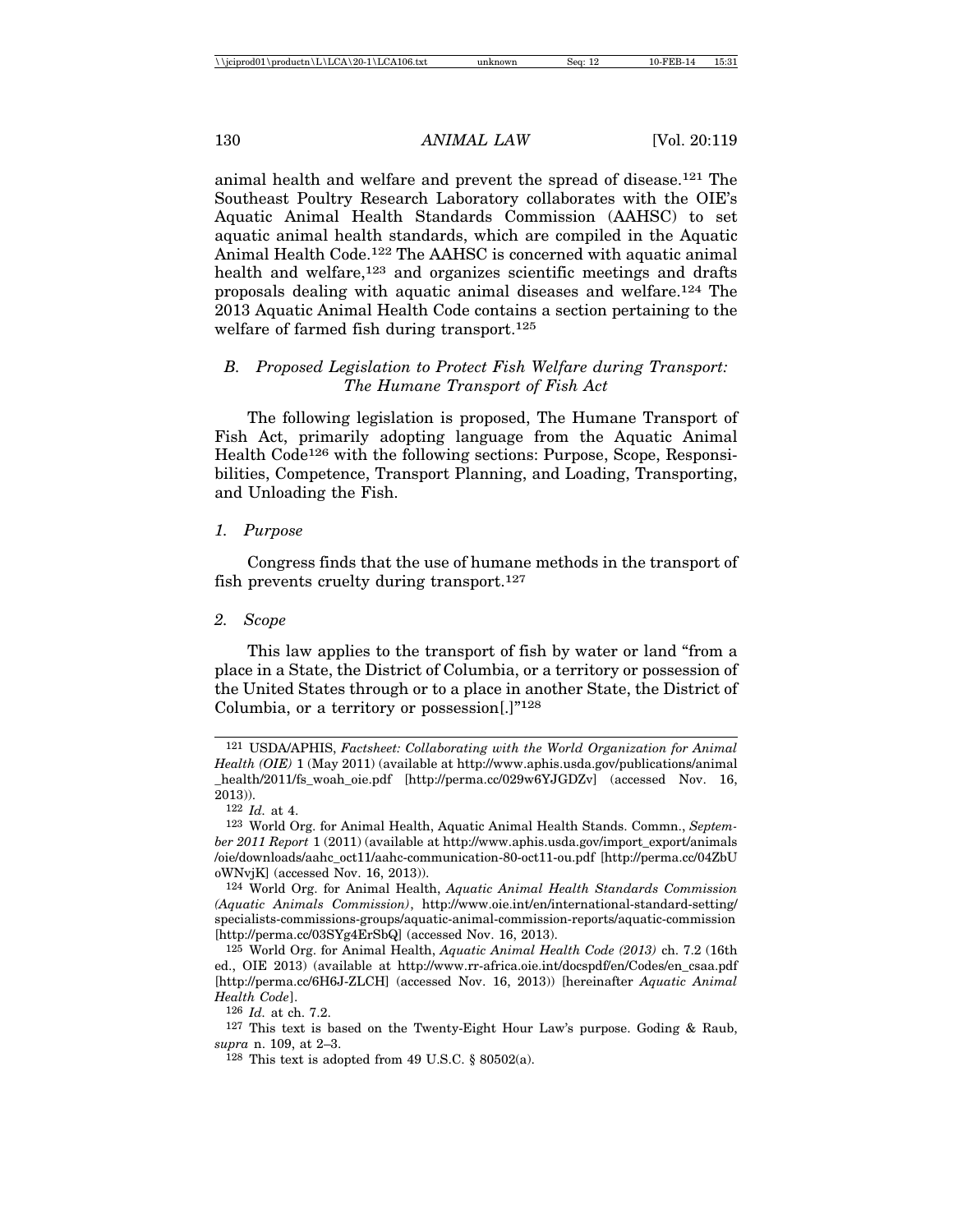#### *3. Responsibilities*

"All personnel handling fish throughout the transportation process are responsible for ensuring that consideration is given to the potential impact on the welfare of the fish."129 "Owners and managers of fish at the start and at the end of the journey are responsible for: the general health of the fish and their fitness for transport at the start of the journey and to ensure the overall welfare of the fish during the transport regardless of whether these duties are subcontracted to other parties; ensuring trained and competent personnel supervise operations at their facilities for fish to be loaded and unloaded in a manner that avoids injury and causes minimum stress; having a contingency plan available to enable humane killing of the fish at the start and at the end of the journey, as well as during the journey, if required; [and] ensuring fish have a suitable environment to enter at their destination that ensures their welfare is maintained."130 "Transporters, in cooperation with the farm owner/manager, are responsible for planning the transport to ensure that the transport can be carried out according to fish health and welfare standards including: using a well maintained vehicle that is appropriate to the species to be transported; ensuring trained and competent staff are available for loading and unloading, and to ensure swift humane killing of the fish, if required; having contingency plans to address emergencies and minimi[z]e stress during transport; [and] selecting suitable equipment for loading and unloading of the vehicle."131

#### *4. Competence*<sup>132</sup>

"All parties supervising transport activities, including loading and unloading, sh[all] have an appropriate knowledge and understanding to ensure that the welfare of the fish is maintained throughout the process."133 "Competence may be gained through formal training and/ or practical experience."134 "All persons handling live fish, or who are otherwise responsible for live fish during transport, sh[all] be competent"135 according to their responsibilities listed in the Responsibilities section. "[F]arm owners/managers, and transport companies have a responsibility in providing training to their respective staff and other personnel."136 "Any necessary training should address species-specific knowledge and may include practical experience on: fish behavio[]r,

130 *Id.* at art. 7.2.1(2) (internal numbering and emphasis omitted).

<sup>129</sup> *Aquatic Animal Health Code*, *supra* n. 125, at art. 7.2.1.

<sup>131</sup> *Id.* at art. 7.2.1(3) (internal numbering and emphasis omitted).

<sup>132</sup> While the Twenty-Eight Hour Law has no similar "Competence" section for farm animals, fish are so dissimilar to other animals that it is important that personnel be specifically trained to handle fish.

<sup>133</sup> *Aquatic Animal Health Code*, *supra* n. 125, at art. 7.2.3.

<sup>134</sup> *Id.*

<sup>135</sup> *Id.* at art. 7.2.3(1).

<sup>136</sup> *Id.* at art. 7.2.3(2).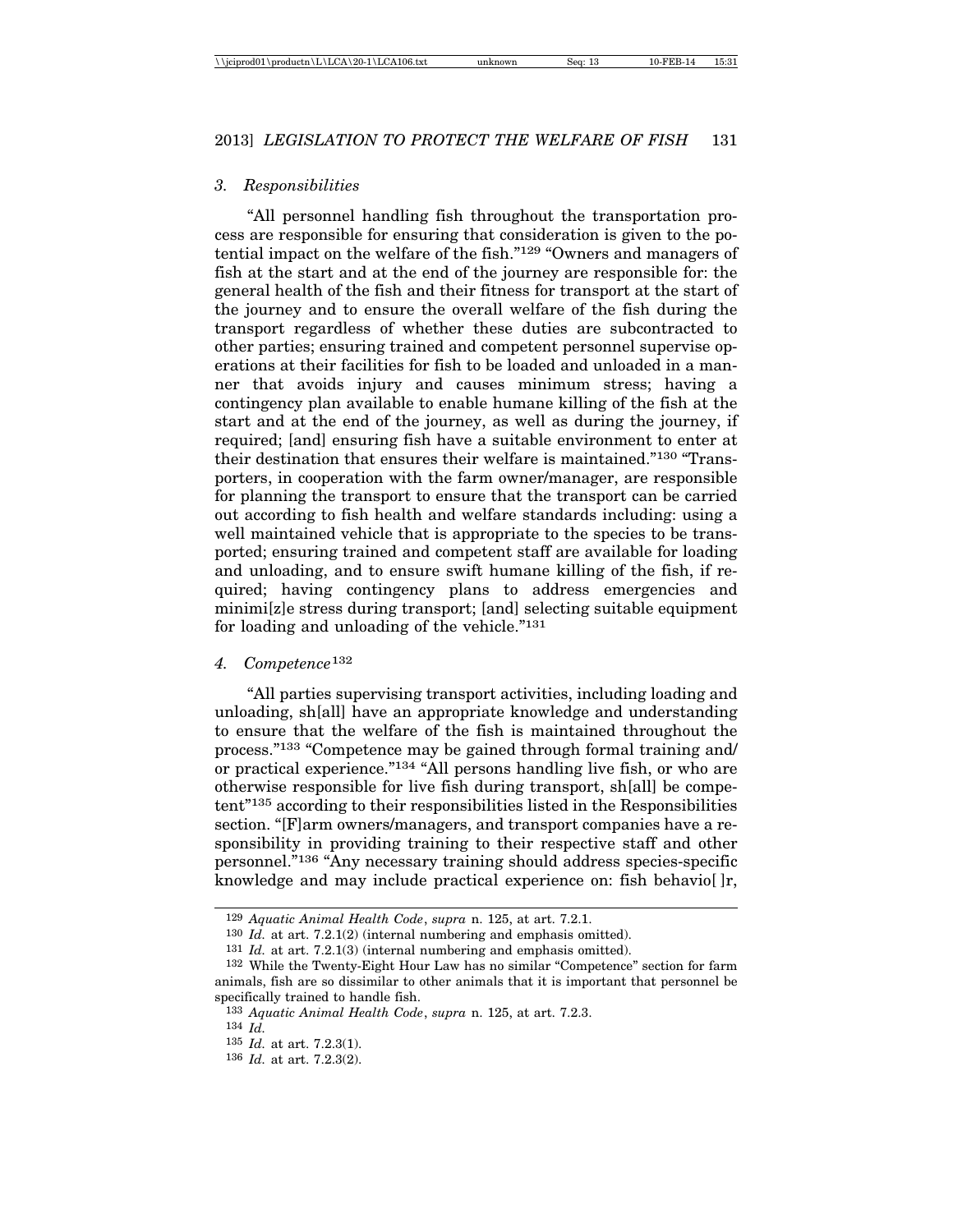physiology, general signs of disease and poor welfare; operation and maintenance of equipment relevant to fish health and welfare; water quality and suitable procedures for water exchange; methods of live fish handling during transport, loading and unloading (species-specific aspects when relevant); methods for inspection of the fish, management of situations frequently encountered during transport such as changes in water quality parameters, adverse weather conditions, and emergencies; [and] methods for the humane killing of fish<sup>"137</sup> in accordance with the Humane Methods of Slaughter Act for the killing of fish for disease control purposes.

#### *5. Transport Planning*<sup>138</sup>

"Vehicles and containers used for transport of fish sh[all] be appropriate to the species, size, [and] weight . . . . "<sup>139</sup> "Vehicles and containers sh[all] be maintained in good mechanical and structural condition to prevent predictable and avoidable damage of the vehicle that may directly or indirectly affect the welfare of transported fish."140 "Vehicles (if relevant) and containers sh[all] have adequate circulation of water and equipment for oxygenation as required to meet variations in the conditions during the journey and the needs of the animals being transported  $\ldots$ ."<sup>141</sup> "Water quality (e.g. oxygen, [carbon dioxide] and [ammonia] level, pH, temperature, salinity) sh[all] be appropriate for the species being transported and method of transportation."142 "Equipment to monitor and maintain water quality may be required depending on the length of the transport."143 "Prior to transport, feed should be withheld from the fish, taking into consideration the fish species and life stage to be transported."144 "[O]nly fish that are fit for transport sh[all] be loaded."145 "Reasons for considering [the] unfitness of fish for transport include: displaying clinical signs of disease; significant physical injuries or abnormal behavio[ ]r, such as rapid ventilation or abnormal swimming; recent exposure to stressors that adversely affect behavio[ ]r or physiological state (for example extreme temperatures, [or] chemical agents); [and] insufficient or excessive length of fasting."146 "Transport procedures sh[all] take account of

144 *Id.* at art. 7.2.4(4).

146 *Id.* (emphasis omitted).

<sup>137</sup> *Id.* at art. 7.2.3(3).

<sup>138</sup> There is no comparable "Transport Planning" section in the Twenty-Eight Hour Law, but this section is necessary because water quality during transport is of prime importance to fish welfare, and needs can greatly differ between different fish species. Craig M. MacIntyre et al., *The Influences of Water Quality on the Welfare of Farmed Rainbow Trout: A Review*, in *Fish Welfare* 150, 150 (Edward J. Branson ed., Blackwell Publg. 2008)*.*

<sup>139</sup> *Aquatic Animal Health Code*, *supra* n. 125, at art. 7.2.4(2).

<sup>140</sup> *Id.* (emphasis omitted).

<sup>141</sup> *Id.* (emphasis omitted).

<sup>142</sup> *Id.*

<sup>143</sup> *Id.* at art. 7.2.4(3).

<sup>145</sup> *Aquatic Animal Health Code*, *supra* n. 125, at art. 7.2.4(4).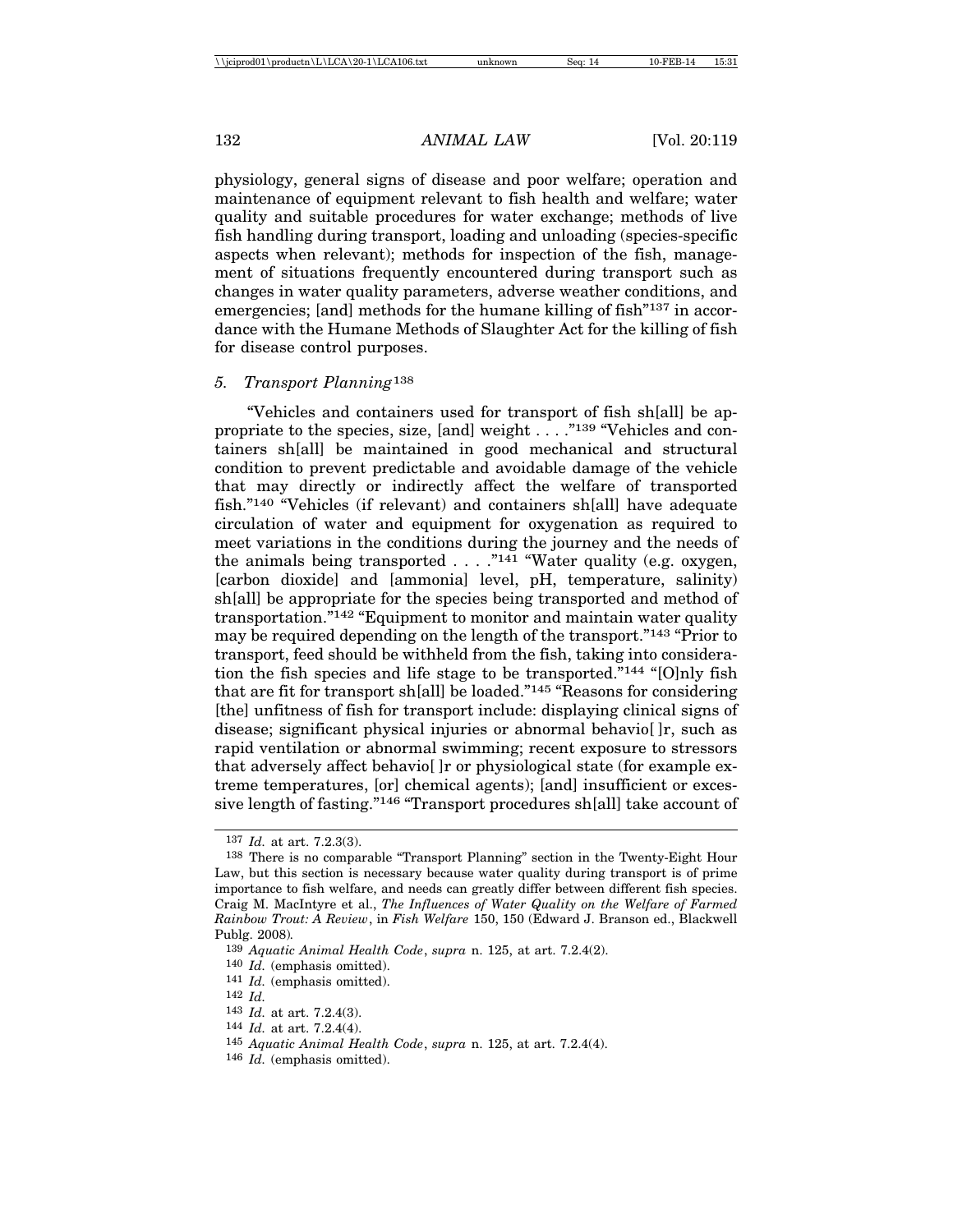variations in the behavio[ ]r and specific needs of the transported fish species."<sup>147</sup> "Handling procedures that are successful with one species may be ineffective or dangerous for another species."148 "Some species or life stages may need to be physiologically prepared prior to entering a new environment, such as by feed deprivation or osmotic acclimati[z]ation."149

# *6. Loading, Transporting, and Unloading the Fish*

The loading and unloading of fish shall "be carried out, or supervised, by operators with knowledge and experience of the behavio[ ]r and other characteristics of the fish species being loaded to ensure that the welfare of the fish is maintained."150 When loading and unloading the fish, the equipment (such as nets, pumps, pipes and fittings) that is used must be free of sharp bends or protrusions and properly operated (appropriate to the size and number of fish).151 "[S]ome species of fish should be acclimati[z]ed if there is a likelihood of the fish being transported in water of a significantly different temperature or other water parameters."<sup>152</sup> "The density of fish in a vehicle and/or container sh[all] be in accordance with scientific data where available and not exceed what is generally accepted for a given species and a given situation."153 During transport, "water quality [shall be] monitored and the necessary adjustments made to avoid extreme conditions."154 "Travel [shall be done] in a manner that minimi[z]es uncontrolled movements of the fish that may lead to stress and cause injury."155 "If the killing of fish is necessary during the transport [or unloading], it sh[all] be carried out humanely"156 in accordance with the HMSA. "Fish sh[all] be unloaded as soon as possible after arrival at the destination, allowing sufficient time to ensure that the unloading procedure does not cause harm to the fish."157 "Some species of fish should be acclimati[z]ed if there is a likelihood of the fish being unloaded into water of a significantly different quality (such as temperature, salinity, pH)."158

### *C. The Humane Methods of Slaughter Act*

The HMSA regulates the slaughter of livestock and states that "[n]o method of slaughtering or handling in connection with slaughtering shall be deemed to comply with the public policy of the [U.S.] un-

 *Id.* at art. 7.2.4(5). 148 *Id.* 149 *Id. Id.* at art. 7.2.6(3). *Aquatic Animal Health Code*, *supra* n. 125, at art. 7.2.6(1)(b). *Id.* at art. 7.2.6(1)(c). *Id.* at art. 7.2.6(2) (emphasis omitted). *Id.* at art. 7.2.7(1)(b). *Id.* at art. 7.2.7(1)(c). *Id.* at art. 7.2.7(2)(b). *Aquatic Animal Health Code*, *supra* n. 125, at art. 7.2.8(2). 158 *Id.*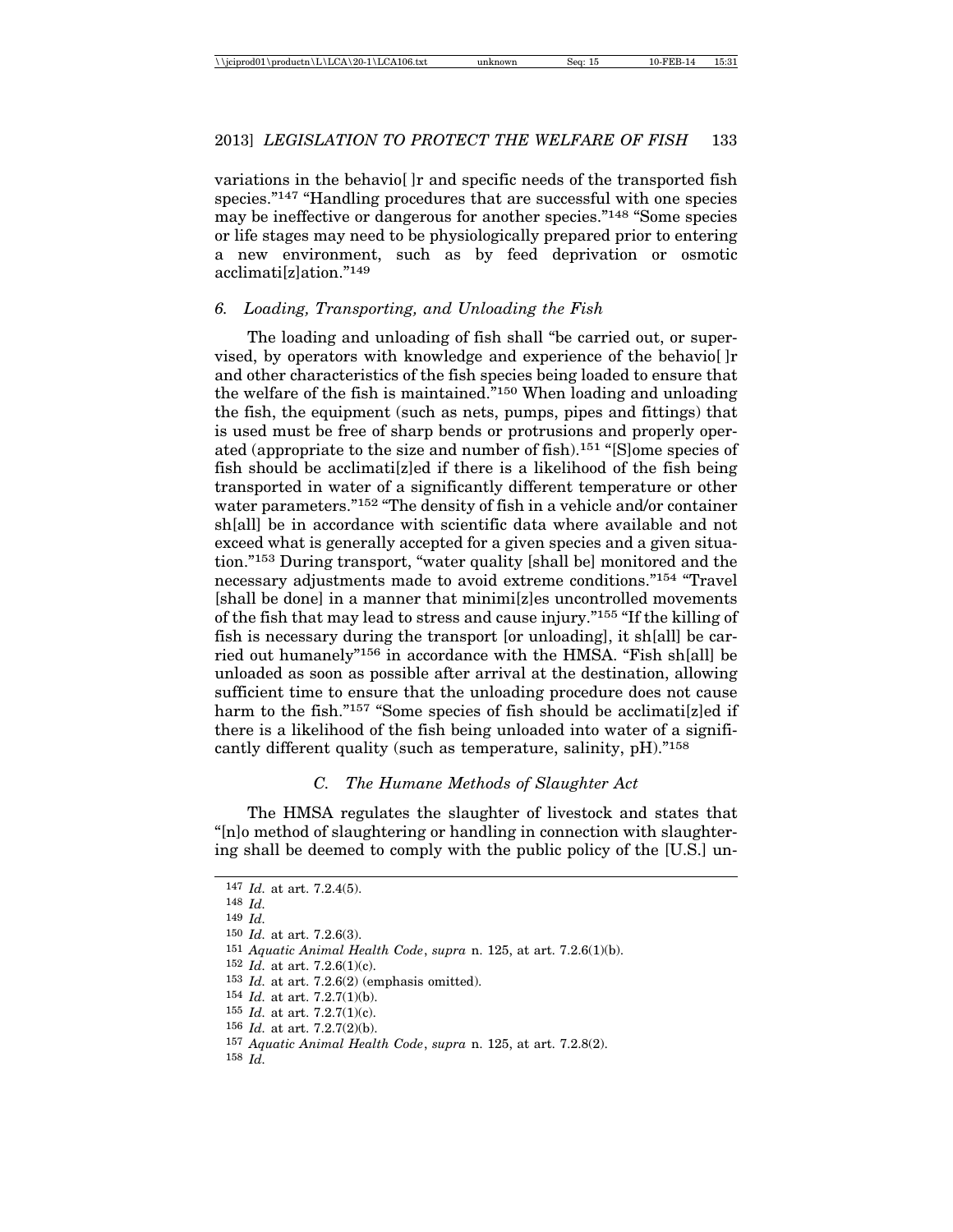less it is humane."159 The "Humane Methods" section of the HMSA sets out the types of slaughter that are considered humane for certain animals.<sup>160</sup>

The HMSA states that the Secretary of Agriculture is directed and authorized to conduct and assist research to determine humane methods of slaughter that are practical considering the speed and scope of slaughter operations, and current scientific knowledge.161 Under the HMSA, the Secretary must designate humane methods of slaughter and handling for each species of livestock.162

The Secretary has promulgated regulations specifying various slaughter methods that are humane for farmed land animals, including the use of carbon dioxide gas, a captive bolt stunner, a firearm, and electric current.163 The regulation relating to each humane slaughter method decrees that method valid for certain species, details the method, and states equipment and personnel requirements.164

Under the HMSA, the Secretary may also designate slaughter methods that are not humane.165 However, the Secretary has not decreed any methods of slaughter to be inhumane for farmed land animals in the regulations.166

The USDA has promulgated regulations relating to the stunning of animals before slaughter.167 The regulations state that animals shall be stunned before they are shackled, hoisted, thrown, cast, or cut.168 The USDA has also promulgated some general regulations about animal holding facilities and handling prior to slaughter.<sup>169</sup> The regulations require holding equipment to be in good repair and free from sharp objects that may cause injury to the animals.170 The regulation relating to the handling of farmed land animals states that moving the livestock shall be done with minimal excitement and discomfort to the animals.171 Implements used to drive animals shall be used as little as possible and certain implements used to drive animals that may cause injury or unnecessary pain shall not be used.<sup>172</sup> Disabled and other animals unable to move shall be separated, and

165 7 U.S.C. § 1904(b) (providing that "the Secretary may . . . designat[e] methods which are not in conformity with [the Act]").

166 *See generally id.* at §§ 1901–1907 (covering only livestock).

167 9 C.F.R. § 313.2(f).

170 *Id.* at § 313.1(a).

 $172$  *Id.* at § 313.2(b)–(c).

<sup>159</sup> 7 U.S.C. § 1902.

<sup>160</sup> *Id.*

<sup>161</sup> *Id.* at § 1904(a).

<sup>162</sup> *Id.* at § 1904(b).

<sup>163</sup> 9 C.F.R. §§ 313.5–313.30.

<sup>164</sup> *See id.* at § 313.15 (detailing the requirements for the use of captive bolt stunners on certain animals).

<sup>168</sup> *Id.*

<sup>169</sup> *Id.* at §§ 313.1–313.2.

<sup>171</sup> *Id.* at § 313.2(a).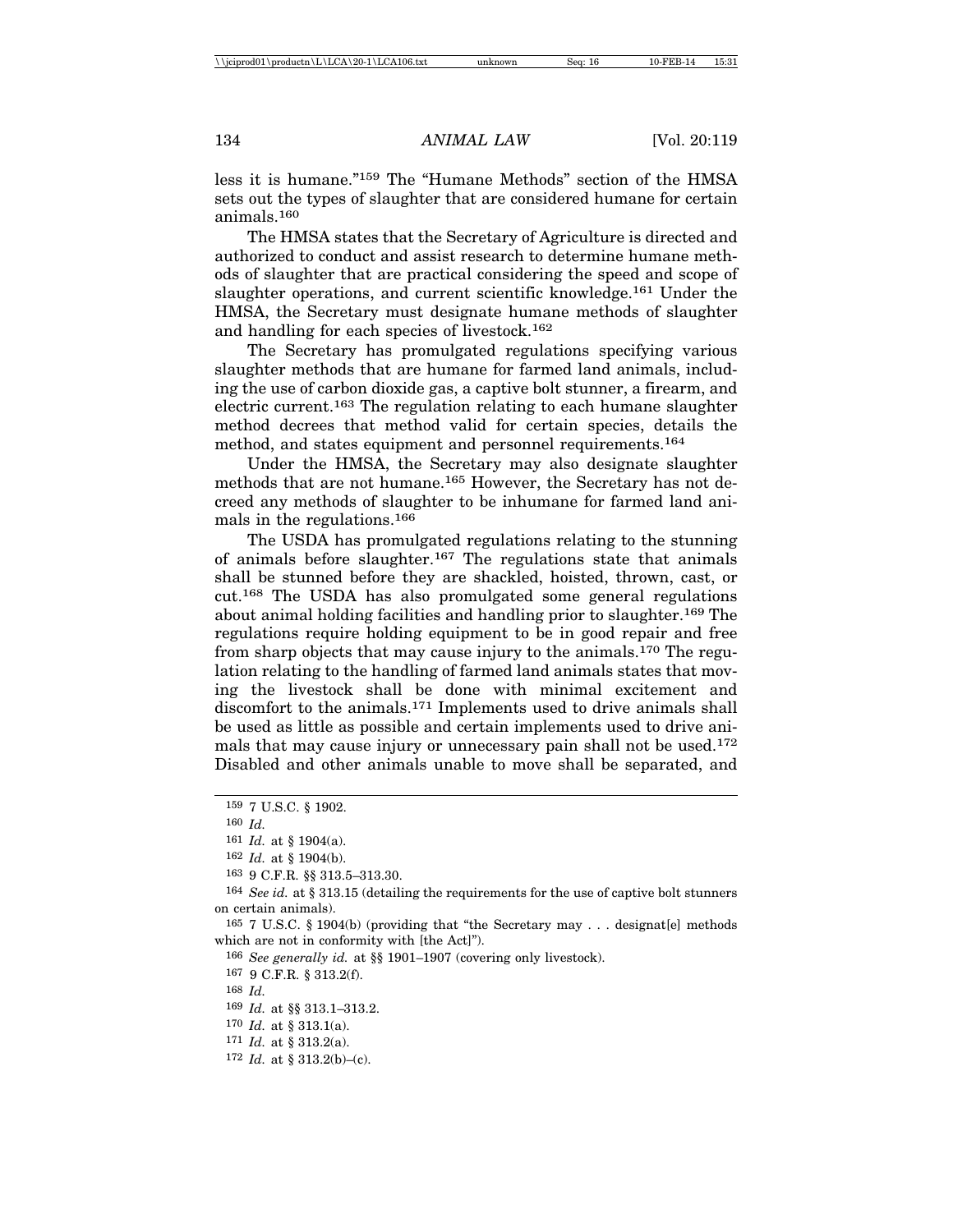animals held overnight shall have sufficient room in the holding pens to lie down.173

The HMSA does not specifically mention poultry or fish; it only mentions cattle, calves, horses, mules, sheep, swine, and all other livestock.174 In 2005, the USDA's Food Safety and Inspection Service (FSIS) issued a notice concerning poultry, titled *The Treatment of Live Poultry before Slaughter* which stated, "There is no specific federal humane handling and slaughter statute for poultry . . . . "<sup>175</sup> A district court reaffirmed this stance, holding that Congress intended to exclude poultry from the definition of livestock.176 One of the reasons the court found poultry to not be covered by the HMSA was because in 1957, one year before the HMSA was passed, Congress enacted the Poultry Products Inspection Act (PPIA),<sup>177</sup> which provided "an elaborate system for the inspection, processing, and regulation of poultry and poultry products."178 Because the PPIA has been interpreted as intending to occupy the field of regulations for poultry, and the HMSA does not explicitly refer to poultry, poultry are excluded from the HMSA.179

It is likely that the USDA or a court would see fish as similarly situated to poultry, and would find that the HMSA also does not cover fish. Like poultry, fish are not specifically mentioned in the HMSA,<sup>180</sup> and the safety of fish and fish products is regulated by the FDA's seafood safety program.181 The purpose of the seafood safety program is to protect consumer safety by prohibiting adulterated or misbranded fish and fish products.182 This program is a complex system that regulates fish and fish products, and includes research, inspection, compliance, enforcement, outreach, and the development of regulations and guidance.183 The FDA's seafood safety program is similar to the PPIA in that it also focuses on protecting consumer health and safety.184 Distributed poultry products must be wholesome and unadulterated, and properly marked, labeled, and packaged.185 Even though the PPIA and the seafood safety program only consider the safety of animal products for human consumption, since the PPIA has been interpreted as occu-

- 177 21 U.S.C. §§ 451–472 (2006).
- 178 *Levine*, 540 F. Supp. 2d at 1117.

179 However, the exclusion of poultry from the HMSA does not hold up under close scrutiny because the HMSA deals with the humane treatment of animals in connection with or during slaughter, and the PPIA deals with the safety of a meat product for the consumer.

- 182 60 Fed. Reg. 65125, 65126 (Dec. 18, 1995).
- 183 FDA, *Seafood Guidance*, *supra* n. 105.
- 184 21 U.S.C. § 451.
- 185 *Id.*

<sup>173</sup> 9 C.F.R. § 313.2(d)–(e).

<sup>174</sup> 7 U.S.C. § 1902(a).

<sup>175</sup> 70 Fed. Reg. 56624 (Sept. 28, 2005).

<sup>176</sup> *Levine v. Conner*, 540 F. Supp. 2d 1113, 1121 (N.D. Cal. 2008).

<sup>180</sup> 7 U.S.C. § 1902(a).

<sup>181</sup> FDA, *Seafood Guidance*, *supra* n. 105.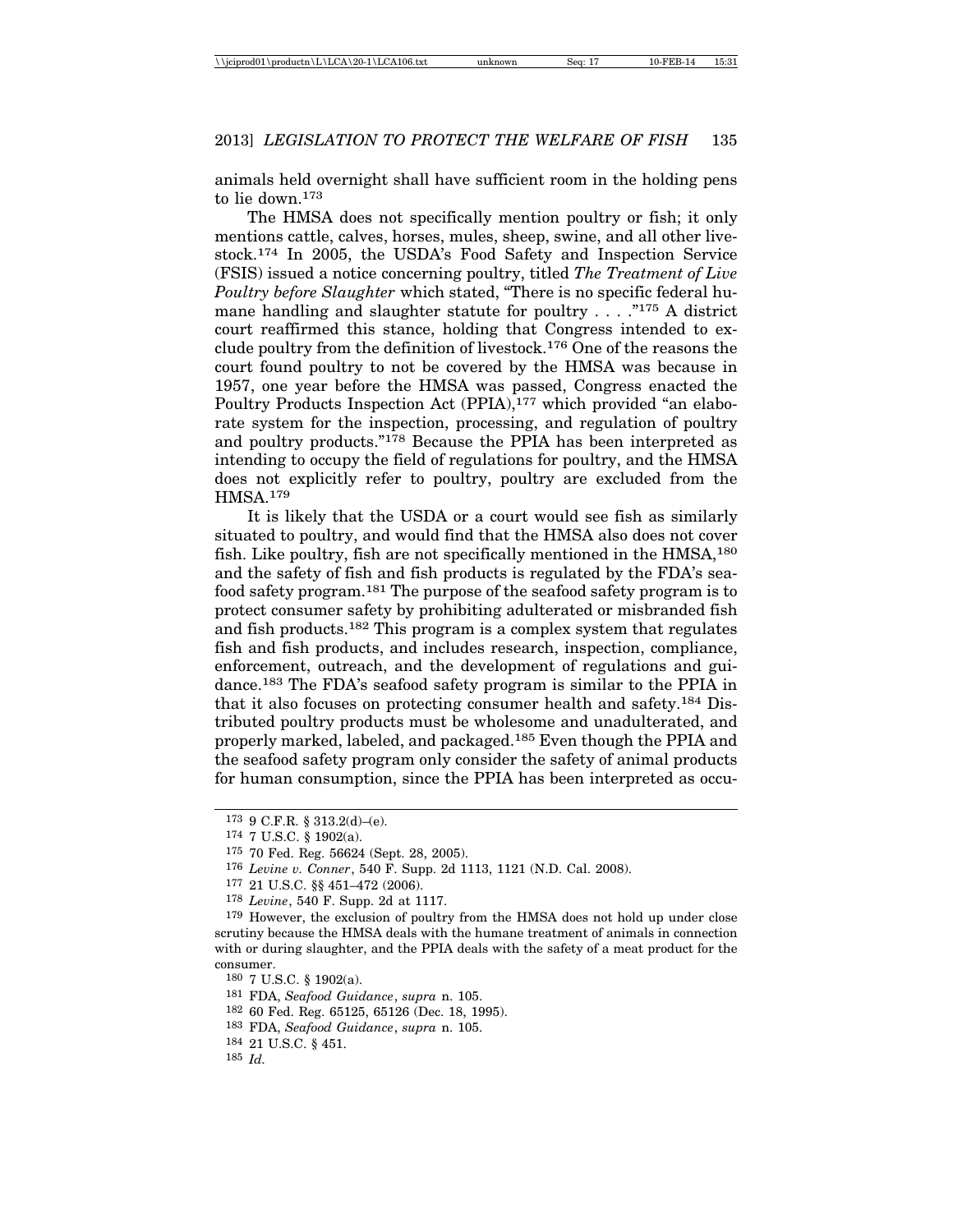pying the poultry field, a court would likely view the seafood safety program as similarly occupying the fish field. Therefore, since fish are not specifically mentioned in the HMSA, and the FDA has a complex system in place to regulate fish product safety, fish are not covered by the HMSA.

Accordingly, fish currently receive no protection during slaughter under the HMSA.186 However, as discussed in Part II(C), fish can feel pain, and as a result their welfare should be taken into consideration during slaughter.<sup>187</sup> The principle behind using humane methods when slaughtering animals is to kill the animal quickly with minimal fear and pain.188 The HMSA states, "The use of humane methods in the slaughter of livestock prevents needless suffering."189 The HMSA had its origin in the concern for the humane treatment of animals and considerations of decency.190 Another driving force behind this law was testimony of the revulsion felt toward inhumane methods of slaughter.191 These concerns should be extended to fish, and addressed through legislation to protect fish welfare during slaughter.

Common slaughter methods currently used do not kill fish quickly and do not minimize fear and pain.192 Carbon dioxide narcosis and live chilling slaughter methods do not result in an immediate loss of consciousness in fish,<sup>193</sup> and most fish harvested using these methods are slaughtered when they are fully conscious.<sup>194</sup> The live gutting and asphyxiation in air slaughter methods are also concerning because these methods take a considerably long time to kill the fish.195 The author proposes amending the HMSA to include fish, and adopting language for the related regulations from the Aquatic Animal Health Code, which contains a section pertaining to the welfare of farmed fish during slaughter.196

# *D. Proposed Legislation and Regulations to Protect Fish Welfare during Slaughter*

#### *1. Amendment to the Humane Methods Section of the HMSA*

The "Humane Methods" section of the HMSA sets out the types of slaughter that are considered humane for certain ani-

<sup>186</sup> 7 U.S.C. § 1902(a).

<sup>187</sup> *See* Ashley & Sneddon, *supra* n. 31, at 68 (concluding that "there is significant evidence to suggest that [fish] well-being is adversely affected by potentially painful and fearful situations").

<sup>188</sup> *Id.* at 67.

<sup>189</sup> 7 U.S.C. § 1901.

<sup>190</sup> H.R. Rpt. 95-1336 at 3, 5 (July 10, 1978).

<sup>191</sup> *Id.* at 5.

<sup>192</sup> *See supra* pt. III(C) (discussing the slaughter methods of carbon dioxide narcosis, live chilling, asphyxiation in air, and live gutting).

<sup>193</sup> Robb, *supra* n. 73, at 232–34.

<sup>194</sup> *Id.*

<sup>195</sup> Mood, *supra* n. 1, at 66.

<sup>196</sup> *Aquatic Animal Health Code*, *supra* n. 125, at ch. 7.3.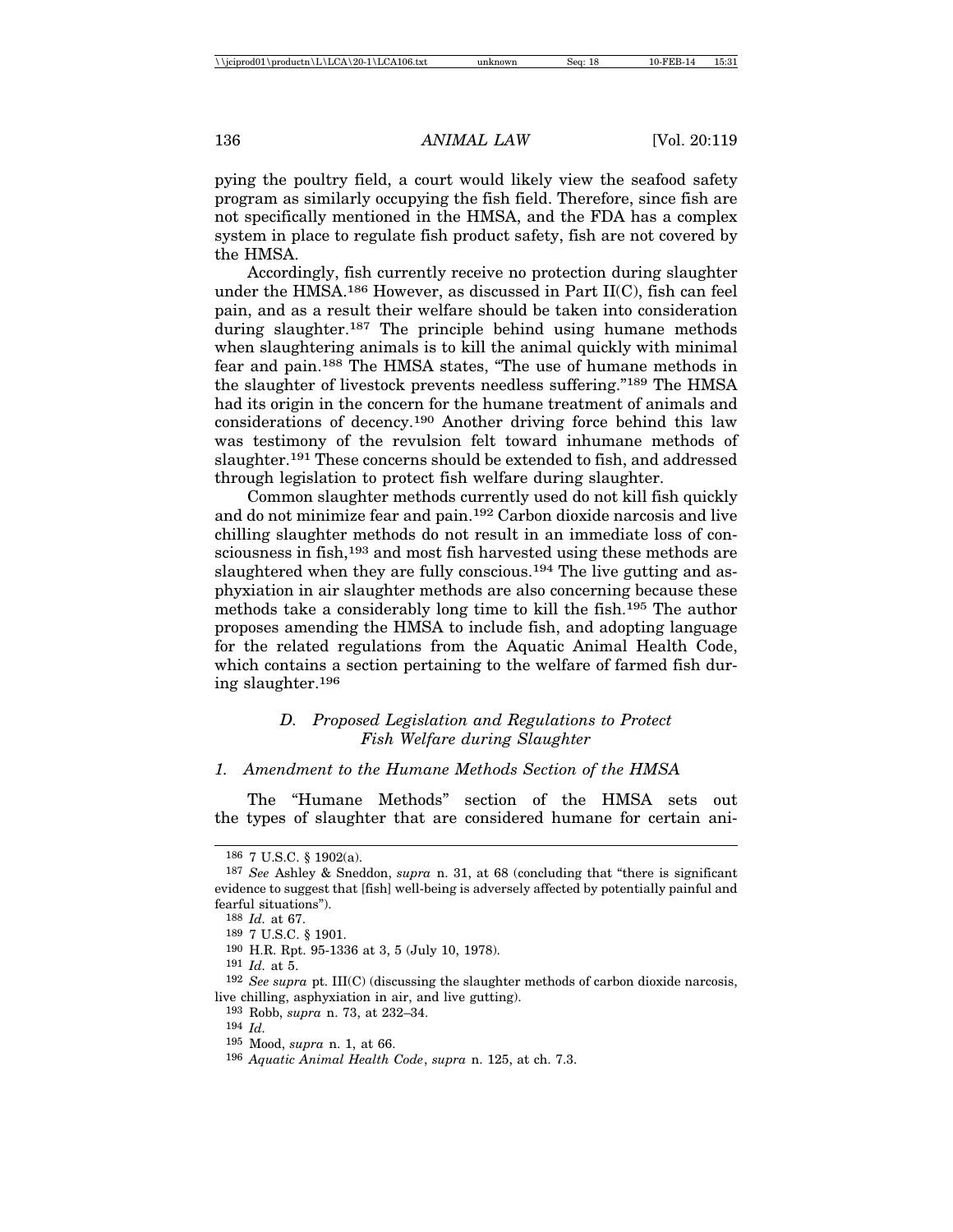mals.197 The following language should be added to this section of the HMSA to include humane methods of slaughter pertaining to fish:

In the case of fish, all animals shall be rendered insensible to pain by percussive stunning, spiking, shooting with a free bullet, or an electrical method that is rapid and effective before being bled out.

# *2. Regulations on Humane Slaughter Methods*

The Secretary of Agriculture should promulgate regulations specifying various slaughter methods that are humane for fish.198 As a starting point, the Secretary should experiment with the methods of humane slaughter listed in the Aquatic Animal Health Code, and should determine if these methods are humane, taking into consideration the speed and scope of slaughter operations. The Secretary should also have the power to designate methods of killing fish that are not humane.

Assuming the Secretary investigated and found these methods to be humane, the methods of humane slaughter for fish would be percussive stunning, spiking, shooting with a free bullet, and electrical stunning.199

The following regulations relating to each method of stunning are proposed, adopting language from the Aquatic Animal Health Code.

#### *a. Percussive Stunning*

The slaughtering of carp and salmonids by using percussive stunning is designated as a humane method of slaughtering of such animals under the Act.200 "Percussive stunning is achieved by a blow of sufficient strength to the head applied above or immediately adjacent to the brain in order to damage the brain."201 "Mechanical stunning may be achieved either manually or using specially developed equipment."202 "The blow sh[all] be of sufficient force and delivered above or adjacent to the brain in order to render immediate unconsciousness."203 "Fish sh[all] be quickly removed from the water, restrained and given a quick blow to the head, delivered either manually by a club or by automated percussive stunning."204 "The effectiveness of stunning sh[all] be checked, and fish be re-stunned if necessary."205 This method can be used both to stun and kill the fish.206

<sup>197</sup> 7 U.S.C. § 1902.

<sup>198</sup> This is based on 9 C.F.R. §§ 313.5–313.30.

<sup>199</sup> *Aquatic Animal Health Code*, *supra* n. 125, at art. 7.3.8.

<sup>200</sup> *Id.* at art. 7.3.8(1).

<sup>201</sup> *Id.* at art. 7.3.6(2)(a).

<sup>202</sup> *Id.*

<sup>203</sup> *Id.* at art. 7.3.7.

<sup>204</sup> *Id.*

<sup>205</sup> *Aquatic Animal Health Code*, *supra* n. 125, at art. 7.3.7.

<sup>206</sup> *Id.*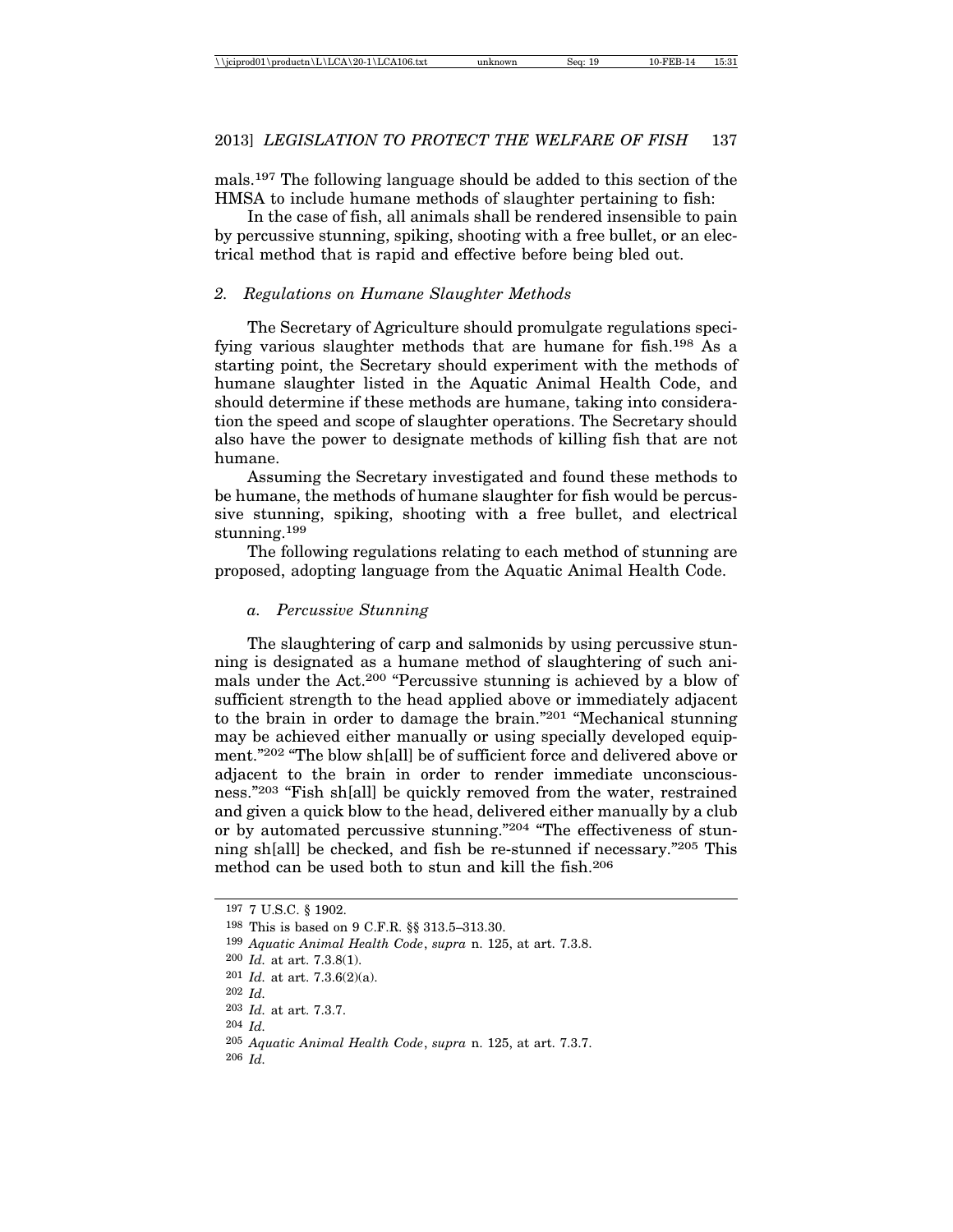# *b. Spiking*

The slaughtering of tuna by using spiking or coring is designated as a humane method of slaughtering of such animals under the Act.207 "Spiking or coring are irreversible stunning and killing methods of fish based on physical damage to the brain by inserting a spike or core into the brain."208 "The spike sh[all] be aimed on the skull in a position to penetrate the brain of the fish and the impact of the spike should produce immediate unconsciousness."209 "Fish sh[all] be quickly removed from the water, restrained and the spike immediately inserted into the brain."210 This method can be used both to stun and kill the fish.211

# *c. Shooting with a Free Bullet*

The slaughtering of tuna by a free bullet is designated as a humane method of slaughtering of such animals under the Act.<sup>212</sup> "Shooting using a free bullet may be used for killing large fish (such as tuna)."213 "The fish may either be crowded in a net and shot in the head from the surface, or individual fish may be killed by shooting in the head from under the water (commonly called lupara)."214 "The shot should be carefully aimed at the brain."215 "The fish should be positioned correctly and the shooting range should be as short as practicable."<sup>216</sup> This method can be used both to stun and kill the fish.<sup>217</sup>

# *d. Electrical Stunning*

The slaughtering of carp, eel, and salmonids by electrical stunning is designated as a humane method of slaughtering of such animals under the Act.218 "Electrical stunning involves the application of an electrical current of sufficient strength and duration, and suitable frequency to cause immediate loss of consciousness and insensibility of the fish."219 "The conductivity of fresh and brackish water varies, so it is essential to establish the parameters of the electrical current to ensure proper stunning at the site of stunning."220 "The electrical stunning device sh[all] be constructed and used for the specific fish species and their environment."221 "Unconsciousness following electrical stun-

```
207 Id. at art. 7.3.8.
208 Id. at art. 7.3.6(2)(b).
209 Id. at art. 7.3.7.
210 Id.
211 Aquatic Animal Health Code, supra n. 125, at art. 7.3.7.
212 Id. at art. 7.3.8.
213 Id. at art. 7.3.6(c). 214 Id.
215 Id. at art. 7.3.7.
216 Id.
217 Aquatic Animal Health Code, supra n. 125, at art. 7.3.7.
218 Id. at art. 7.3.8(4).
219 Id. at art. 7.3.6(3)(a).
220 Id.
221 Id. at art. 7.3.6(3)(b).
```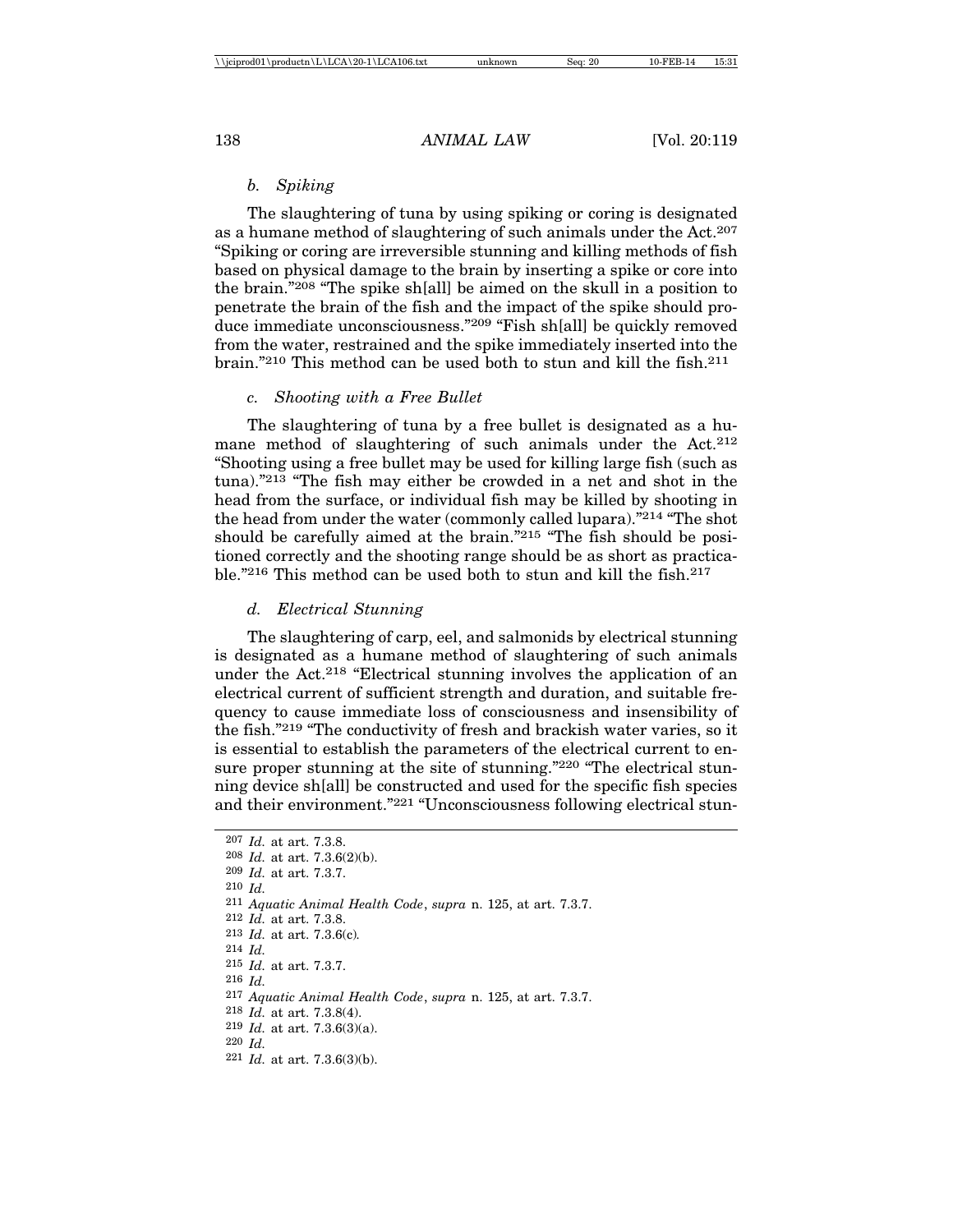ning may be reversible."222 "In such a case fish sh[all] be killed before consciousness is recovered."223 "Fish sh[all] be confined beneath the surface of the water, and there sh[all] be a uniform distribution of electrical current in the stunning tank or chamber."224 "In semi-dry electrical stunning systems, fish sh[all] enter the device head first to ensure rapid and efficient stunning."225 This method can be used both to stun and kill the fish.226

# *3. Regulation on Equipment and Personnel*

"[E]quipment sh[all] be maintained and operated appropriately [and] it sh[all] be tested on a regular basis to ensure that performance is adequate."227 "Personnel handling fish for stunning and killing sh[all] be experienced and competent in the handling of fish, and understand their behavio[ ]r patterns as well as the underlying principles necessary to carry out their tasks."228 "Some stunning and killing methods may pose a risk to the personnel, therefore training sh[all] cover occupational health and safety implications of any methods used."229

# *4. Regulation on Inhumane Slaughter Methods*

Although the Secretary has not designated any slaughter methods as inhumane for farmed land animals,230 there are methods used for slaughtering fish that have been shown to result in poor fish welfare.231 Therefore, the Secretary should designate these methods as inhumane under the HMSA, with this proposed language:

The following methods shall not be used as they result in poor fish welfare and do not meet the standard of humane slaughter: "carbon dioxide in holding water, chilling with ice and [carbon dioxide] in holding water, salt or ammonia baths, asphyxiation by removal from water, and exsanguination (bleeding out) without stunning."<sup>232</sup>

#### *5. Regulation on Stunning*

"Effective stunning sh[all] be verified by the absence of consciousness."233 "A backup stunning system is necessary."234 "Any fish misstunned, or regaining consciousness before death, sh[all] be re-stunned

<sup>222</sup> *Id.* at art. 7.3.6(3)(c).

<sup>223</sup> *Aquatic Animal Health Code*, *supra* n. 125, at art. 7.3.6(3)(c).

<sup>224</sup> *Id.* at art. 7.3.6(3)(d).

<sup>225</sup> *Id.* at art. 7.3.6(3)(e).

<sup>226</sup> *Id.* at art. 7.3.7.

<sup>227</sup> *Id.* at art. 7.3.6(1)(b).

<sup>228</sup> *Id.* at art. 7.3.2.

<sup>229</sup> *Aquatic Animal Health Code*, *supra* n. 125, at art. 7.3.2.

<sup>230</sup> *See generally* 7 U.S.C. §§ 1901–1907 (covering only livestock).

<sup>231</sup> *Aquatic Animal Health Code*, *supra* n. 125, at art. 7.3.6(4).

<sup>232</sup> *Id.*; *see supra* pt. III(C) (providing a more in-depth look at some of these methods).

<sup>233</sup> *Aquatic Animal Health Code*, *supra* n. 125, at art. 7.3.6(1)(c).

<sup>234</sup> *Id.* at art. 7.3.6(1)(d).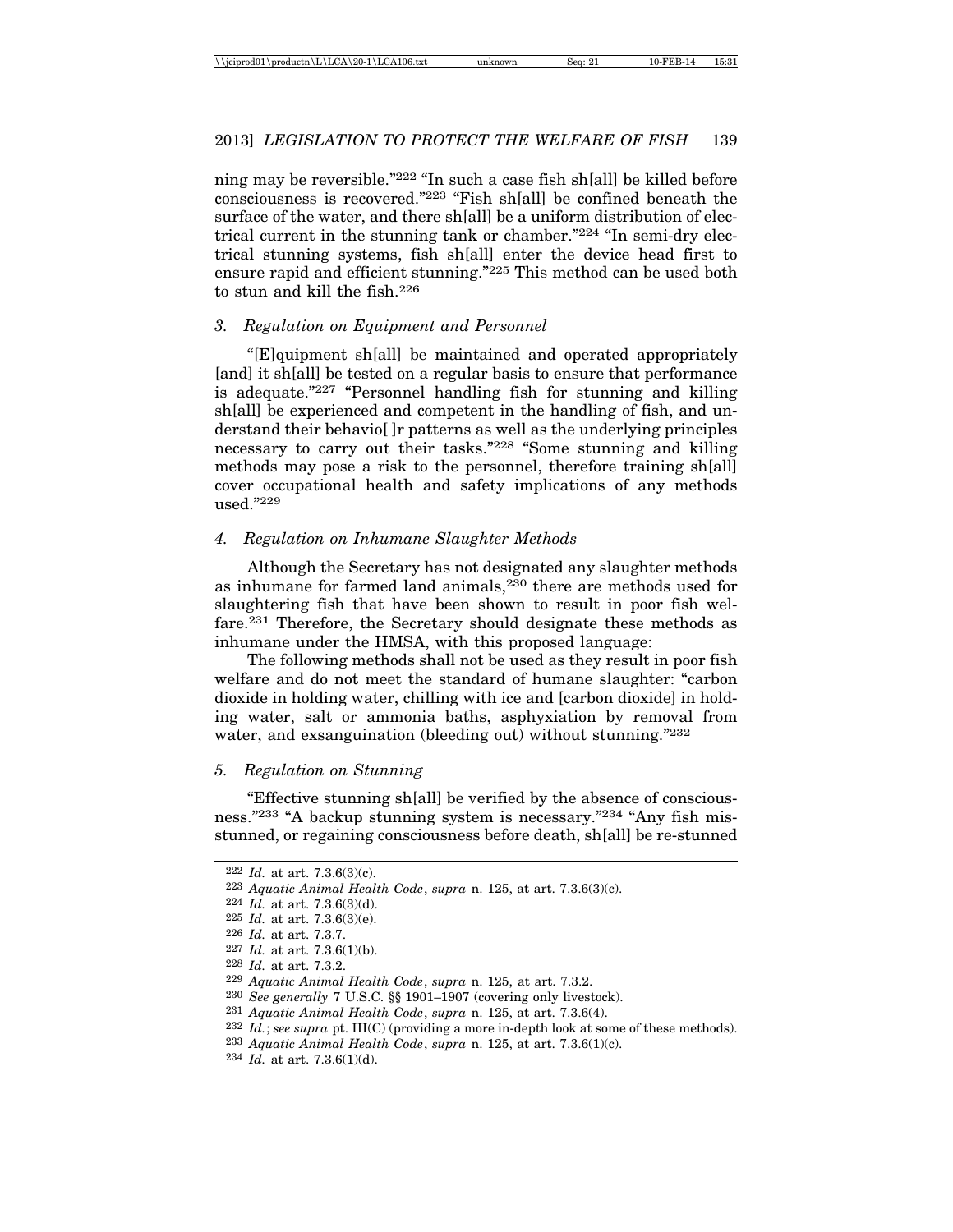as soon as possible."235 "Stunning sh[all] not take place if killing is likely to be delayed such that the fish will recover or partially recover consciousness."236 "While absence of consciousness may be difficult to recogni[z]e, signs of correct stunning include loss of respiratory movement (loss in opercular activity); loss of visual evoked response (VER); [and] loss of vestibulo-ocular reflex (VOR, eye rolling)."237

# *6. Regulation on Holding Facilities*

"The holding facilities sh[all] be designed and specifically constructed to hold a certain fish species or group of fish species."238 "The holding facilities sh[all] be of a size that allows holding a certain number of fish for processing in a given timeframe without compromising the welfare of the fish."239 "Operations sh[all] be conducted with minimal injury and stress to the fish."240 "[N]ets and tanks should be suitably designed to minimi[z]e physical injuries; water quality should be suitable for the fish species and stocking density; equipment for transferring fish, including pumps and pipes, sh[all] be designed and maintained to minimize injury."241

# *7. Regulation on Handling*

"Fish sh[all] be unloaded, transferred and loaded for slaughter under conditions that minimi[z]e injury and stress to the fish."242 "Water quality sh[all] be assessed on arrival of fish prior to their unloading for slaughter, and corrective action taken as appropriate."<sup>243</sup> "Where possible[,] any injured or moribund fish sh[all] be separated and killed humanely."244 "The crowding periods of fish sh[all] be as short and infrequent as possible to avoid stressful conditions arising[, and where feasible,] the handling of fish during transfers sh[all] be minimi[z]ed . . . .  $\frac{245}{10}$  "[W]hen applicable, fish sh[all] be allowed to swim directly into a stunning device without handling to avoid handling stress."246 "Equipment used to handle fish, for example nets and dip nets, pumping devices and brailing devices, sh[all] be designed, constructed and operated to minimi[z]e physical injuries (e.g. pumping height, pressure and speed are important factors to consider)."247

236 *Id.* at art. 7.3.6(1)(e).

<sup>235</sup> *Id.*

<sup>237</sup> *Id.* at art. 7.3.6(1)(f).

<sup>238</sup> *Id.* at art. 7.3.4(1).

<sup>239</sup> *Aquatic Animal Health Code*, *supra* n. 125, at art. 7.3.4(2).

<sup>240</sup> *Id.* at art. 7.3.4(3).

<sup>241</sup> *Id.* at art. 7.3.4(4).

<sup>242</sup> *Id.* at art. 7.3.5(1).

<sup>243</sup> *Id.* at art. 7.3.5(2)(a).

<sup>244</sup> *Id.* at art. 7.3.5(2)(b).

<sup>245</sup> *Aquatic Animal Health Code*, *supra* n. 125, at art. 7.3.5(2)(c)–(d).

<sup>246</sup> *Id.* at art. 7.3.5(2)(e).

<sup>247</sup> *Id.* at art. 7.3.5(2)(f).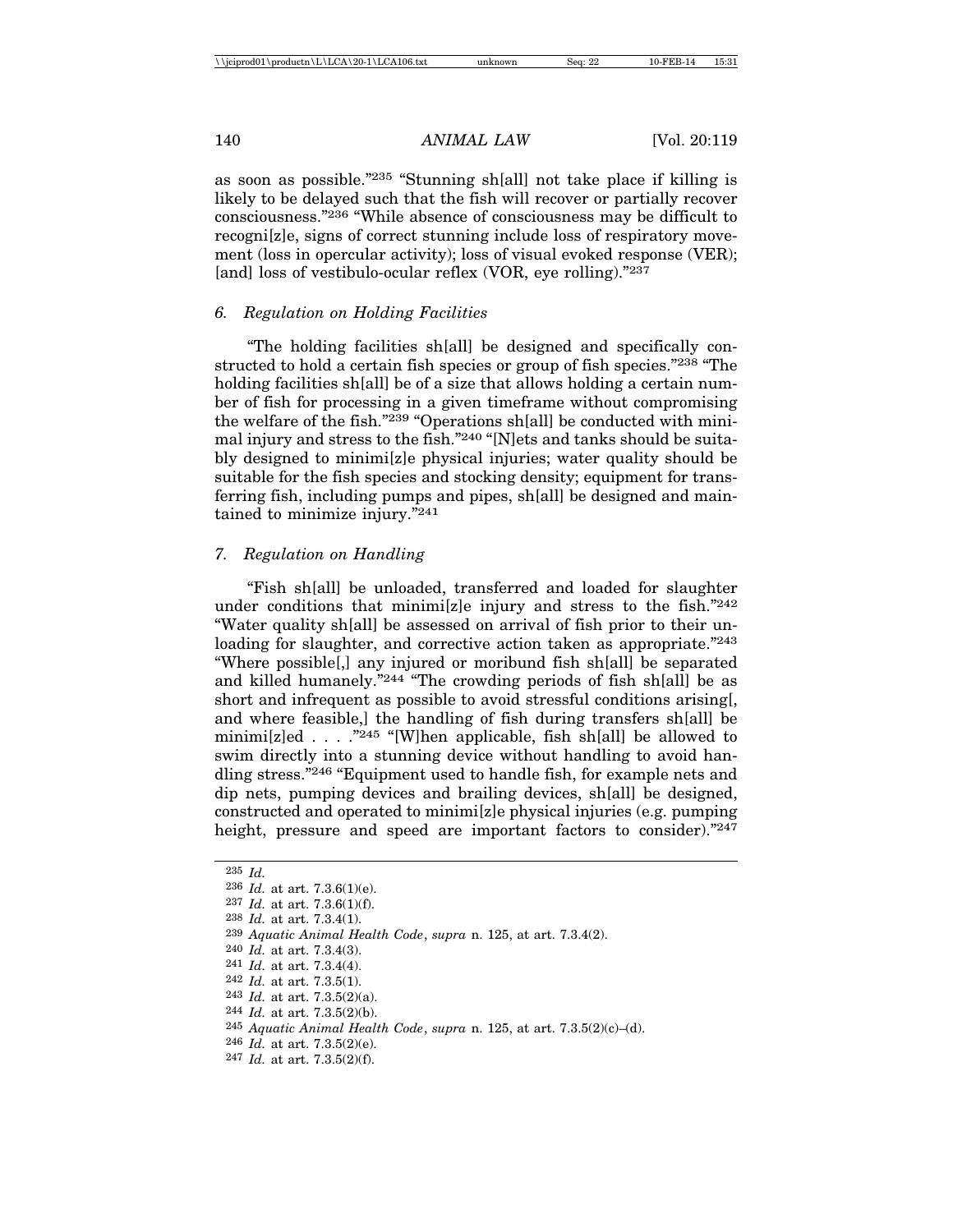"There sh[all] be a contingency plan to address emergencies and minimi[z]e stress during unloading, transferring and loading fish."248

### V. CONSIDERATIONS

Beyond the text of the proposed legislation itself, there are two key considerations that must be taken into account as part of the discussion of enacting the Humane Transport of Fish Act and the amendment to the Humane Methods of Slaughter Act (HMSA). First, what effect will the proposed legislation have on the aquaculture industry? Second, how will the proposed legislation be enforced?

As a practical matter, fish welfare should be a concern of the aquaculture industry since increased welfare often leads to good production and good flesh quality.249 For example, using humane methods to slaughter farmed land animals eliminates bruising and other damage to the meat.250 Like animals slaughtered humanely under the HMSA, slaughtering fish humanely would lead to better meat quality.251 Humane slaughter methods reduce stress and physical activity at slaughter.252 Fish stunned using the electrical method have fewer gaps, tears, and rips in their flesh, less scale loss, and improved overall appearance.253 Wild-caught fish spiked as soon as they were landed had improved flesh quality.254 For these reasons, the U.S. aquaculture industry is starting to determine how to integrate more humane methods of slaughter into the system with minimal cost.255

Additionally, the public is becoming increasingly concerned about farmed fish welfare.256 Producers who treat their fish more humanely can market their product as such.257 Producers can also charge more for humanely treated fish because consumers are willing to pay more for humanely raised animal products.258 Since the consumption of fish

253 *Id.*; Ace Aquatec, *Humane Stunner FAQs*, http://www.aceaquatec.com/FAQs Stunner.htm [http://perma.cc/0NocZXHBdq8] (accessed Nov. 16, 2013).

254 Mood, *supra* n. 1, at 81.

255 Tess Benson, *Advancing Aquaculture: Fish Welfare at Slaughter* 8 (2004) (available at http://seafood.oregonstate.edu/.pdf%20Links/Fish%20Welfare%20at%20Slaugh ter%20by%20Tess%20Benson%20-%20Winston%20Churchill%20Memorial%20Trust

.pdf [http://perma.cc/02dMWw6D7XV] (accessed Nov. 16, 2013)).

256 Huntingford & Kadri, *supra* n. 24, at 23.

257 *Id.*

258 *See* Mary Wilson, *Natural, Humane Labels Studied*, http://feedstuffsfoodlink.com/ story-natural-humane-labels-studied-71-66076 [http://perma.cc/0ZuR83AZvUe] (Feb. 18, 2008) (accessed Nov. 16, 2013) (stating that 33% to 53% of consumers will pay 10% more for humanely produced meat and dairy products); *see generally* K.M. Grimsud et al., *Households' Willingness-to-Pay for Improved Fish Welfare Breeding Programs for Farmed Atlantic Salmon*, 372–375 Aquaculture 19–27 (2013) (study finding that Norwegian consumers are willing to pay for ensuring welfare of farmed salmon) (on file with *Animal Law*).

<sup>248</sup> *Id.* at art. 7.3.5(2)(h).

<sup>249</sup> Huntingford & Kadri, *supra* n. 24, at 23.

<sup>250</sup> H. Rpt. 95-1336 at 2651 (July 10, 1978).

<sup>251</sup> Mood, *supra* n. 1, at 82.

<sup>252</sup> *Id.*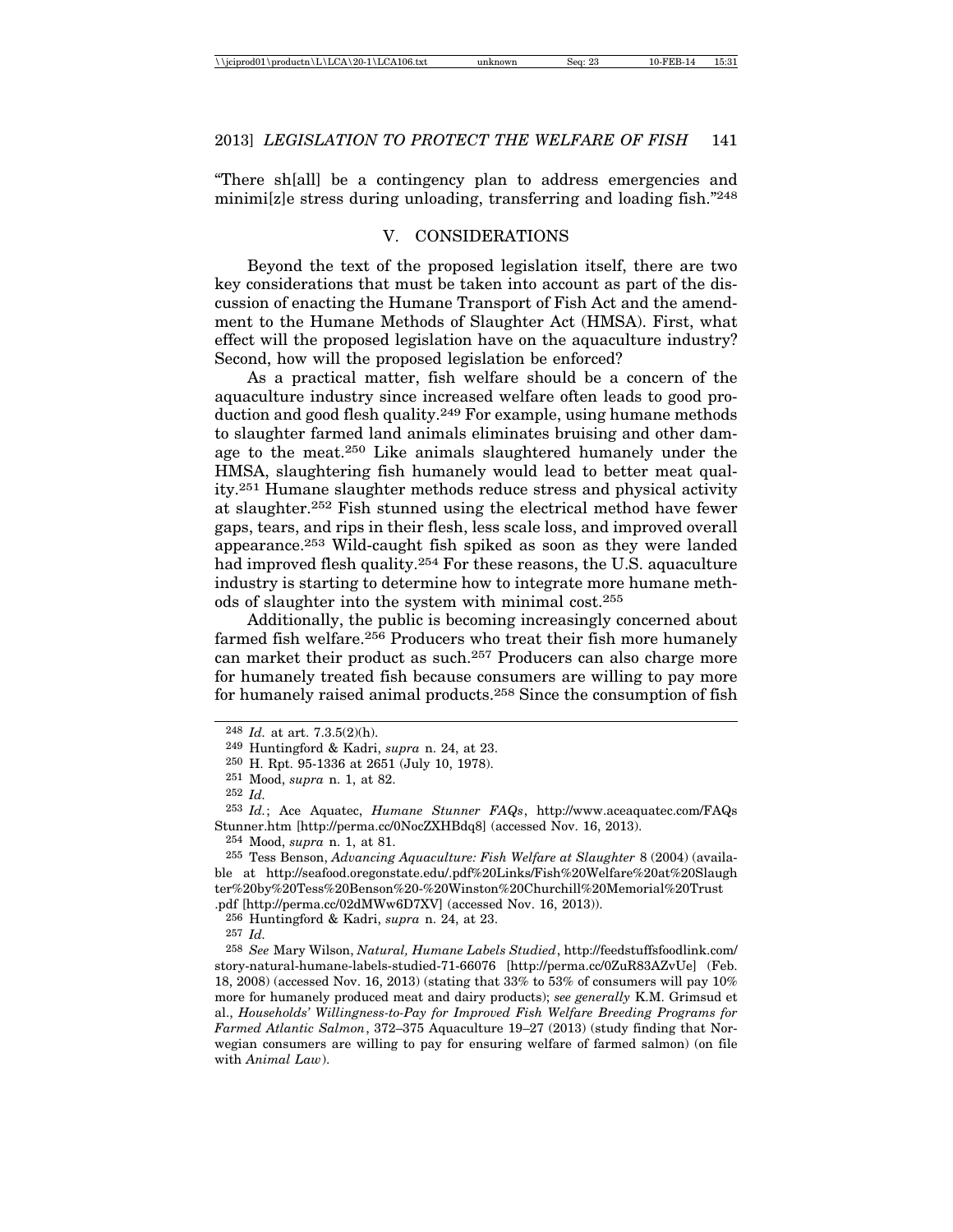products is not substantially increasing in the U.S, the domestic industry will develop only if it becomes competitive in the international market.259 The U.S. industry can be competitive by becoming a unique provider of humanely raised, transported, and slaughtered fish.

One concern likely to arise regarding the proposed legislation is whether it will result in increased production costs. The Humane Methods of Fish Transport Act would not require any additional equipment other than water quality monitoring equipment, which is readily available.260 For the HMSA, much of the equipment needed for the humane slaughter methods is relatively cheap. Percussive stunning is done by using a club or a priest (heavy metal head attached to a stick), spiking or coring is done by using a small spike tool, and only a firearm is required for the free bullet method.261

Mechanical systems are more expensive but have many benefits. They are more consistent, so they ensure accurate and effective stunning for all fish.262 They require fish to be handled less, which means the fish are less stressed, and this leads to better meat quality.263 Fish can also be killed in groups with mechanical systems.264 Since there is less handling of fish, fewer workers may be required.265 Additionally, mechanical systems provide for a cleaner environment for workers.266 Mechanical systems are the most humane because they are the most accurate, there is less handling of fish, and fish spend less time out of water than with other methods.267

An additional concern likely to arise with regard to the proposed legislation is how the laws will be enforced. In 2008, Congress enacted the Food, Conservation, and Energy Act.268 The law amended the Federal Meat Inspection Act (FMIA)269 to add catfish as an "amenable species" under the Act;<sup>270</sup> therefore, catfish and catfish products are now subject to inspection under the FMIA, which the Food Safety and

<sup>259</sup> Since 2002, U.S. annual per capita fish consumption has stayed around 16 pounds. *See* Natl. Oceanic & Atmospheric Administration, Off. of Sci. & Tech., *Per Capita Consumption* 74 (2010) (available at http://www.st.nmfs.noaa.gov/st1/fus/fus10/08\_ perita2010.pdf [http://perma.cc/02MXJUektuM] (accessed Nov. 16, 2013)) (documenting U.S. annual consumption rate of fish from 1910 to 2010). But worldwide fish consumption is expected to rise 16% by 2021. FAO, *World Fisheries*, *supra* n. 16, at 190.

<sup>260</sup> *See e.g.* Campbell Scientific, *Aquaculture*, http://www.campbellsci.com/aquacul ture#more [http://perma.cc/0kPFras2Nj7] (accessed Nov. 16, 2013) (a company that sells customized aquaculture systems).

<sup>261</sup> *Aquatic Animal Health Code*, *supra* n. 125, at art. 7.3.6(2); Mood, *supra* n. 1, at 7–8.

<sup>262</sup> Benson, *supra* n. 255, at 19.

<sup>263</sup> *Id.*

<sup>264</sup> *Id.* at 24.

<sup>265</sup> *Id.*

<sup>266</sup> *Id.*

<sup>267</sup> *See id.* at 20 (describing the benefits of mechanical systems, including that "fish are not handled" and spend "minimal time out of water").

<sup>268</sup> Pub. L. No. 110-246, 122 Stat. 2130 (2008).

<sup>269</sup> Federal Meat Inspection Act, 21 U.S.C. §§ 601–695 (2006).

<sup>270</sup> Pub. L. No. 110-246 at § 11016(b).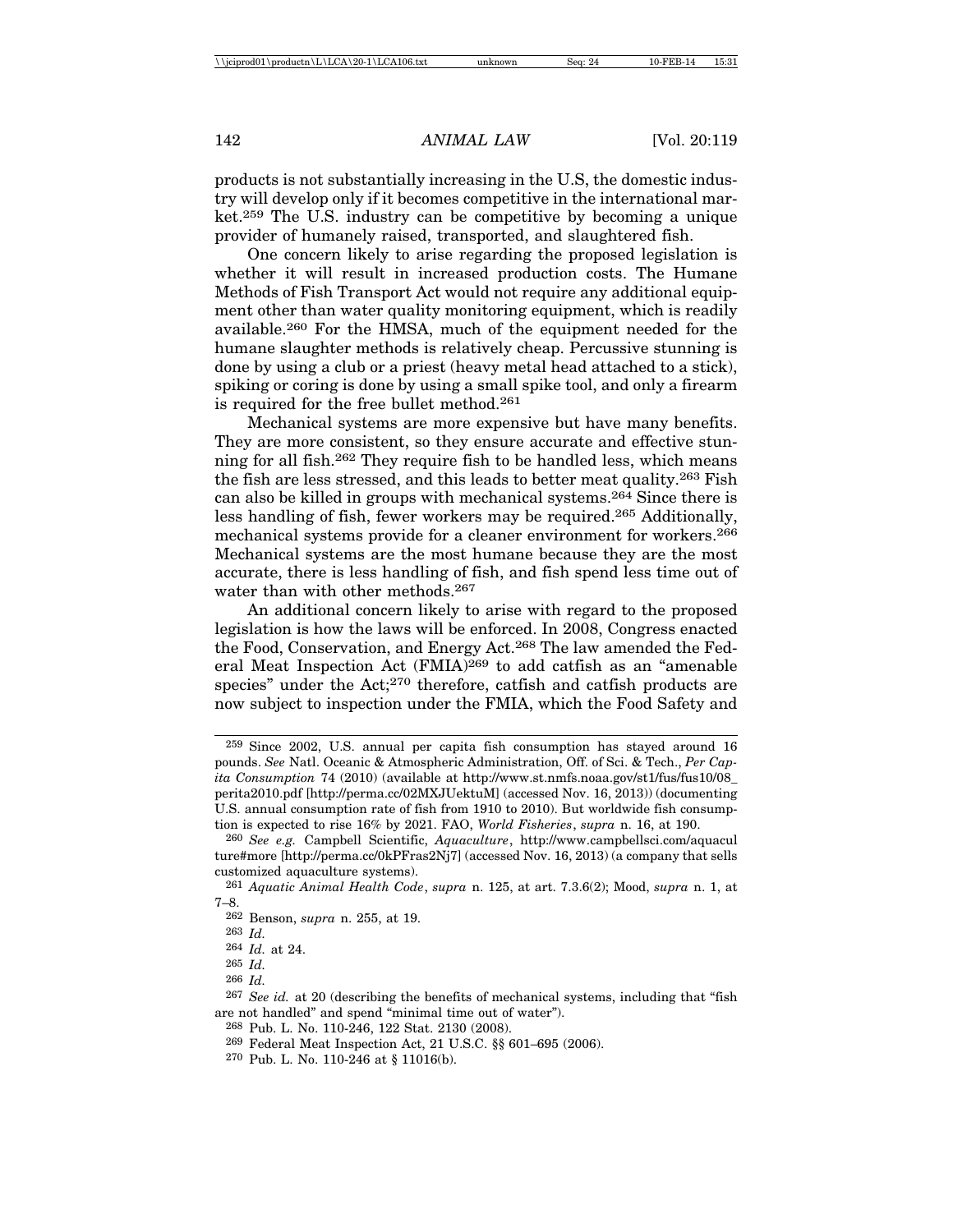Inspection Service (FSIS) administers.271 The humane methods of slaughter section in the FMIA requires the Secretary of Agriculture to prevent the inhumane slaughter of livestock by describing how inspectors can examine and inspect the methods by which amenable species are slaughtered and handled.272 Unfortunately, Congress exempted catfish from the humane slaughter requirement in the FMIA.273 However, Congress did state that the Secretary should "take into account the conditions under which the catfish is raised and transported to a processing establishment" when examining and inspecting a catfishmeat food product.274

Since catfish were added as an amenable species under the FMIA, FSIS must create a new program for the inspection of catfish. The Office of Catfish Inspection Programs (OCIP) is currently under development and would create policies to implement and manage an inspection program,275 providing "regulatory oversight for catfish and catfish products."276 OCIP would inspect facilities at every stage of catfish production, including the ponds where catfish are raised, the vehicles that transport them, and the "plants where they are slaughtered, processed, and packaged."277 This program is facing fierce opposition,<sup>278</sup> but could be the first mandatory inspection program for fish.279

Even though this program relates to food safety,280 it is important to the suggested legislation in this Article. Under the program, there would be inspectors at every stage of catfish production.<sup>281</sup> The FMIA requires the humane slaughter of amenable species (except catfish)

275 U.S. Dept. of Agric., Food Safety & Inspec. Serv., *About FSIS: Office of Catfish Inspection Programs*, https://web.archive.org/web/20130605201253/http://www.fsis .usda.gov/about/OCIP/index.asp [http://perma.cc/06Bvj1arg5w] (updated Feb. 18, 2011) (accessed Nov. 16, 2013) [hereinafter *Office of Catfish Inspection Programs*].

277 *Id.*

278 *Id.* Under the 2012 Farm Bill, the Senate voted to eliminate the OCIP and repeal the catfish inspection program. Daniel Strauss, The Hill: Floor Action Blog, *Catfish Farm Bill Amendment Approved*, http://thehill.com/blogs/floor-action/senate/233635 catfish-farm-bill-amendment-approved- [http://perma.cc/0Pjz9ctYHc7] (June 19, 2012) (accessed Nov. 16, 2013). At the time this Article was written, the 2012 Farm Bill (which was introduced again in 2013) had not yet passed. H.R. 2498, 113th Cong. (June 25, 2013) (as introduced); Sen. 954, 113th Cong. (June 11, 2013) (as passed by Senate on June 10); *see* Ron Nixon, *New Catfish Inspections Pose Problem for a Trade Pact*, N.Y. Times A23 (Nov. 14, 2013) (detailing opposition to the program and noting that while the Agriculture Department has spent \$20 million to develop the program, it has yet to inspect a single fish).

279 *Office of Catfish Inspection Programs*, *supra* n. 275.

280 *See* 76 Fed. Reg. at 10440 (The purpose of the FMIA is to "protect the health and welfare of consumers from . . . adulterated or misbranded catfish or catfish products." (internal citation omitted)).

281 *Id.*

<sup>271</sup> 76 Fed. Reg. 10434, 10434 (proposed Feb. 24, 2011).

<sup>272</sup> 21 U.S.C. § 603(b).

<sup>273</sup> 76 Fed. Reg*.* at 10435; 21 U.S.C. § 625.

<sup>274</sup> 21 U.S.C. § 606(b).

<sup>276</sup> *Id.*